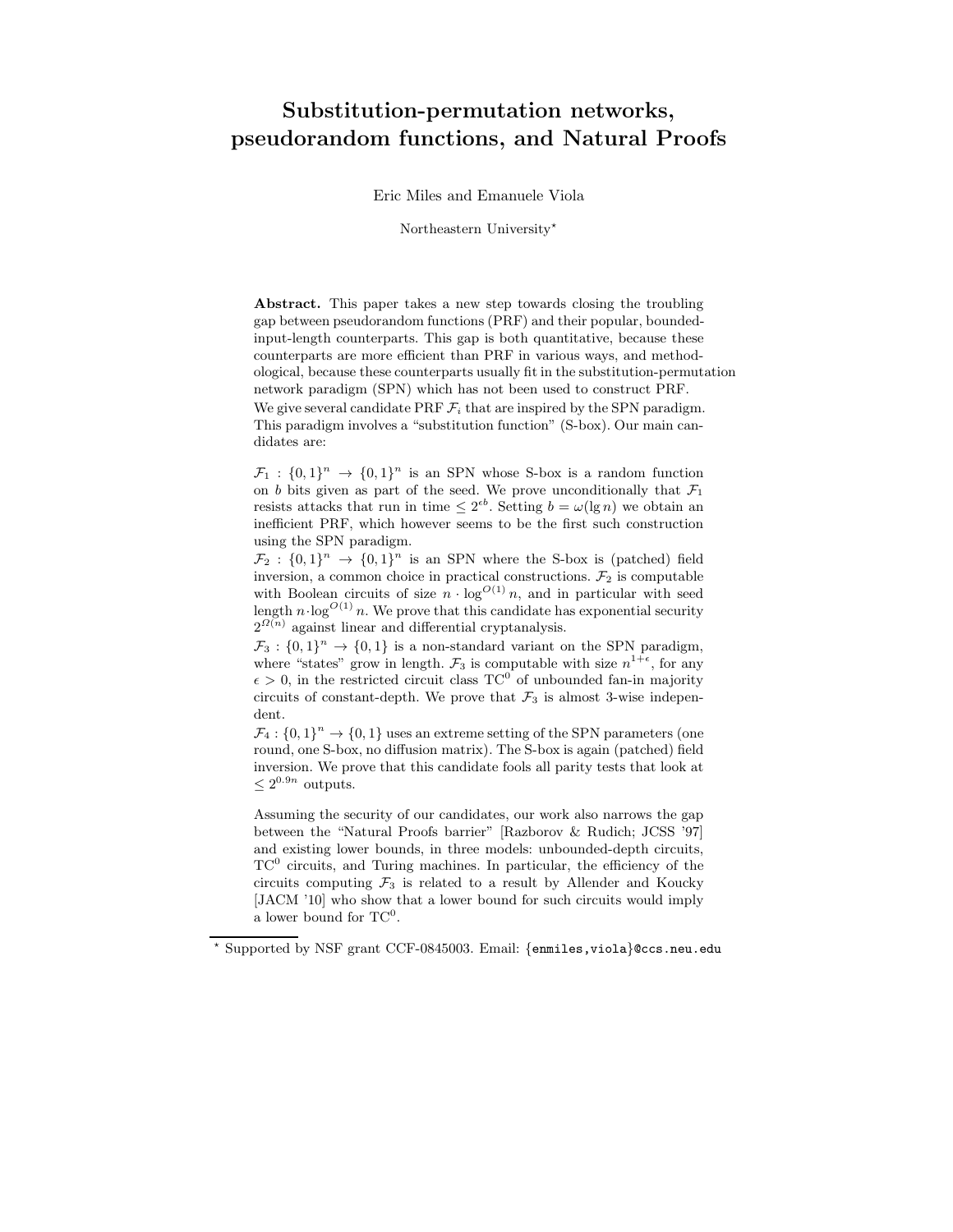## 1 Introduction

This paper takes a new step towards closing the troubling gap between pseudorandom functions ([17], cf. [16, §3.6]) and their popular, bounded-input-length counterparts. These counterparts are mostly obtained in two ways. One is to use bounded-input-length hash functions such as the SHA-1 compression function, or block ciphers such as the Advanced Encryption Standard (AES) by Daemen and Rijmen [10]. We note that the latter satisfy the additional constraint of computing permutation functions.

This gap is both quantitative and methodological. It is quantitative because all candidate pseudorandom functions (hereafter, PRF) based on complexitytheoretic assumptions (e.g. [17, 21, 35, 20, 43]) have seed length at least quadratic in the input length  $n$ , which also implies a quadratic lower bound on the circuit size of such PRF. In contrast, bounded-input-length constructions often have seed length which equals the input length. This is for example the case with the 128-bit version of AES.

It is methodological because many modern bounded-input-length hash functions and block ciphers are constructed using the substitution-permutation network (SPN) paradigm. This is for example the case with two of the finalists for the ongoing SHA-3 cryptographic hash function competition, namely Grøstl [13] and JH [45], and also the AES block cipher. An SPN is computed over a number of rounds, where each round "confuses" the input by dividing it into bundles and applying a substitution function (S-box) to each bundle, and then "diffuses" the bundles by applying a matrix with certain "branching" properties (cf. [42]). No piece of this structure appears to have been used to construct PRF. In fact, until the present paper no asymptotic analysis of the SPN structure was given. This is in stark contrast with the seminal work of Luby and Rackoff [31] that gave such an analysis for the so-called Feistel network structure (which in particular was the basis for the block cipher DES, the predecessor to AES). Moreover the SPN structure is tailored to resist two general attacks on block ciphers which appear to be ignored in the PRF literature, namely linear and differential cryptanalysis.

In this paper we give several candidate PRF that are inspired by the SPN structure, though unlike popular constructions we do not require that an SPN computes a permutation function. Each of the many hash functions and block ciphers based on the SPN structure (e.g. those mentioned above) suggests different choices for the parameters, S-boxes, and diffusion matrices. As a first step we choose to follow the design considerations behind the AES block cipher, and particularly its S-box. We do this for two reasons. First, it is a well-documented, widely-used block cipher that has been around for over a decade. Second, the algebraic structure of its S-box lends itself to an asymptotic generalization; we exploit this fact in some of our results. We hope that future work will systematically address other available bounded-input-length constructions.

Some of our candidates have better parameters than previous candidates, where by parameters we refer to the seed length and the resources required to compute each function in various computational models: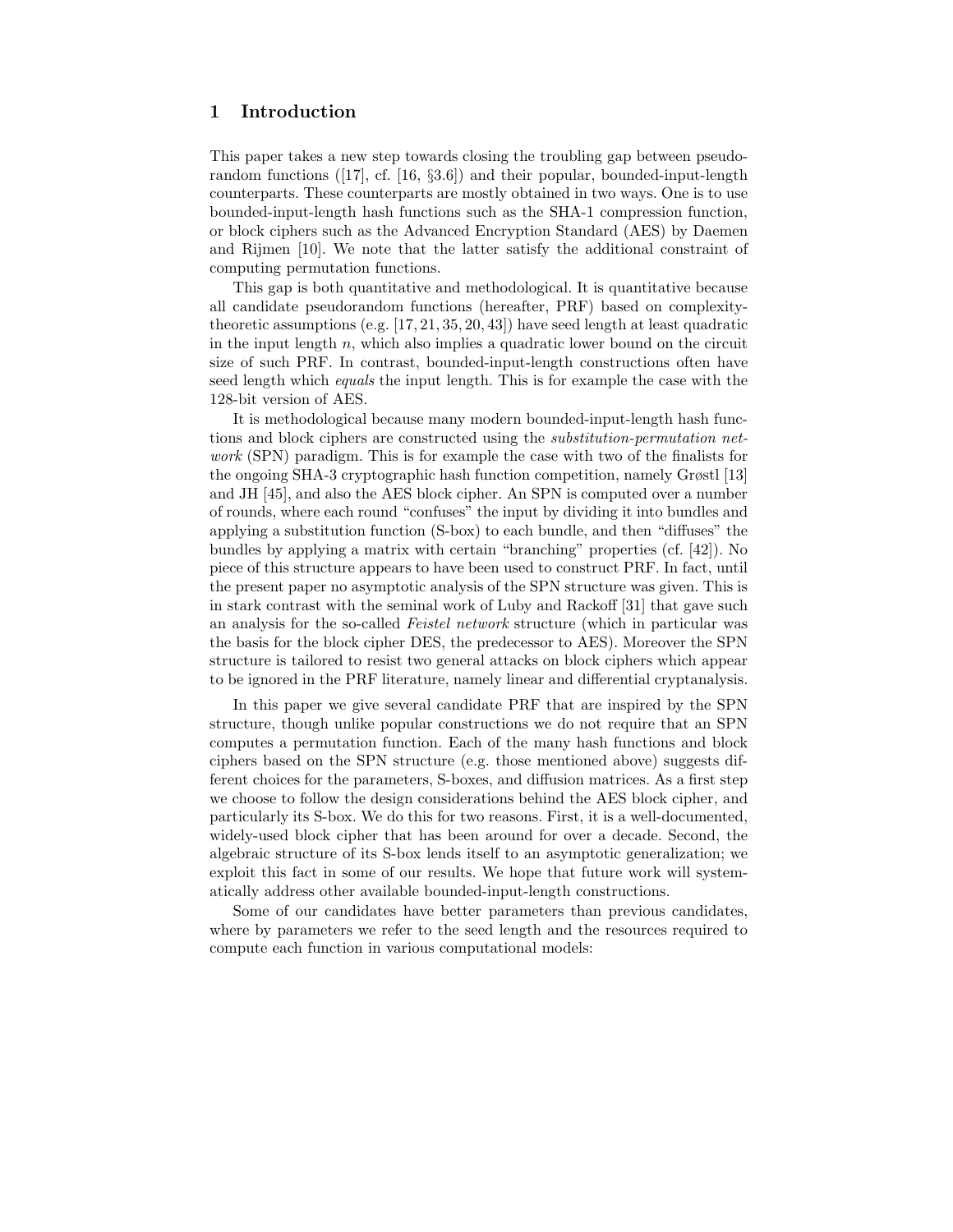1. We first consider an SPN with a random S-box (specified as part of the seed). We prove unconditionally that this resists attacks that run in time less than the seed length. For example we can set the seed length to  $n^c$  and withstand attacks running in time  $n^{c'}$  for sufficiently large c and  $c' = \Theta(c)$ . (Note that being a PRF means that the seed length is  $n^c$  and that the function withstands all attacks running in time  $n^{c'}$  for any  $c'$ .)

This result is analagous to that of Luby and Rackoff, who analyzed the Feistel network structure when a certain component is instantiated with a random function, and indeed we prove the same level of security (exponential in the input size of the random function). The techniques used are similar to those in the work by Naor and Reingold [34] that followed Luby and Rackoff's. To our knowledge this is the first construction of a (provably secure, inefficient) PRF using the SPN structure.

- 2. Using the AES S-box and a strengthened version of the AES diffusion matrix, we give a candidate computable with Boolean circuits of size  $n \cdot \log^{O(1)} n$ , and in particular with seed length  $O(n \log^2 n)$ . We prove that this candidate has exponential security  $2^{\Omega(n)}$  against linear and differential cryptanalysis by extending a result due to Kang et al. [26].
- 3. Again using the AES S-box and a different diffusion matrix, we give a candidate computable with size  $n^{1+\epsilon}$ , for any  $\epsilon > 0$ , in the restricted circuit class  $TC^{0}$  of unbounded fan-in majority circuits of constant-depth. The diffusion matrix used here blows up the state to size  $O(n)$ , and we output a single bit by taking the inner product of this state with a random string. We prove that this candidate is almost 3-wise independent.
- 4. We give another single-bit output candidate which uses an extreme setting of the SPN parameters (one round, one S-box, no diffusion matrix). This can be viewed as a slightly modified version of the Even-Mansour cipher [11] that uses the AES S-box in place of a random permutation. We prove that this candidate fools all parity tests that look at  $\leq 2^{0.9n}$  outputs.
- 5. Our final candidate is a straightforward generalization of AES, and may be folklore. We show that it is computable by size  $O(n^2)$ , depth  $O(n)$  Boolean circuits, and we further show that for each fixed seed  $k$  it is computable in time  $O(n^2)$  by a single-tape Turing machine with  $O(n^2)$  states. We do not have any proof of security, but the (heuristic) arguments underlying AES's security also apply to this candidate.

For context, we mention that Hoory, Magen, Myers and Rackoff [24] and Brodsky and Hoory [8], building on work by Gowers [19], study the random composition of a family of permutations. The SPN structure can be seen as falling into this framework, by taking each round as an individual permutation chosen randomly by the key. However, the permutations constructed in these works do not have the form of an SPN round, and furthermore the circuit complexity of the composed permutations is not of interest to them (their constructions have size and depth  $\Omega(n^3)$ ).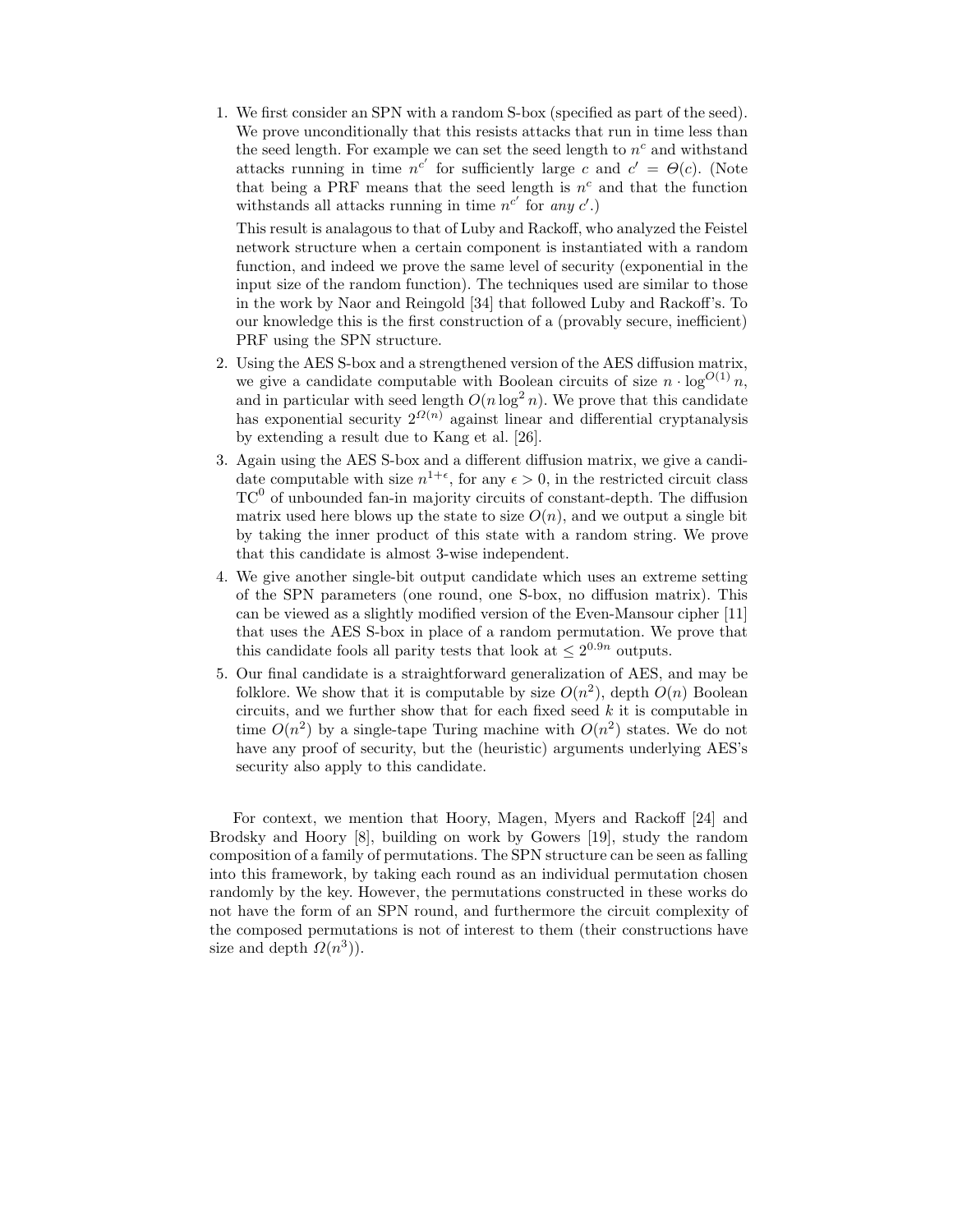Natural proofs. The landscape of circuit lower bounds remains bleak, despite exciting recent results [44]. Researchers however have been successful in explaining this lack of progress by pointing out several "barriers," i.e. establishing that certain proof techniques will not give new lower bounds [4, 39, 1].

Of particular interest to us is the Natural Proofs work by Razborov and Rudich [39]. They make the following two observations. First, most lower-bound proofs that a certain function  $f: \{0,1\}^n \to \{0,1\}$  cannot be computed by circuits C (e.g.,  $C =$  circuits of size  $n^2$ ) entail an algorithm that runs in time polynomial in  $N := 2^n$  and can distinguish truth-tables of n-bit functions  $q \in C$ from truth-tables of random functions (i.e., a random string of length  $N$ ). (For example, the algorithm corresponding to the restriction-based proof that Parity is not in AC<sup>0</sup>, given  $f: \{0,1\}^n \to \{0,1\}$ , checks if there is one of the  $2^{O(n)} =$  $N^{O(1)}$  restrictions of the *n* variables that makes f constant.) Informally, any proof that entails such an algorithm is called "natural."

The second observation is that, under standard hardness assumptions, no algorithm such as the above one exists when  $C$  is a sufficiently rich class. This follows from the existence of PRF with security  $2^{s^{O(1)}}$  where s is the seed length (e.g.  $[17, 21, 35, 20, 43]$ ) and by setting  $s := n^c$  for a sufficiently large c.

The combination of the two observations is that no natural proof exists against circuits of size  $n^c$ , for some constant  $c \geq 2$ .

Moreover, the PRF construction [35] by Naor and Reingold is implementable in  $TC^0$ , pushing the above second observation "closer" to the frontier of known circuit lower bounds. For completeness we also mention that this PRF achieves seed length  $s = O(n^2)$  and is a candidate to having hardness  $2^{\Omega(n)}$  under ellipticcurve conjectures.

The gap between lower bounds and PRF. However, the natural proofs barrier still has a significant gap with known lower bounds, due to the lack of sufficiently strong PRF. For example, there is no explanation as to why one cannot prove superlinear-size circuit lower bounds. For this one would need a PRF  $f_k: \{0,1\}^n \to \{0,1\}$  that is computable by linear-size circuits (hence in particular with  $|k| = O(n)$  and with exponential hardness  $2^n$ . (So that, given n, if one had a distinguisher running in time  $2^{O(n)}$ , one could pick a PRF on inputs of length  $bn$  for a large enough constant  $b$ , to obtain a contradiction.)

A recent work by Allender and Koucký [2] brings to the forefront another setting where the Natural Proofs barrier does not apply: proving lower bounds on TC<sup>0</sup> circuits of size  $n^{1+\epsilon}$  and depth d, for any  $\epsilon > 0$  and large enough  $d = d(\epsilon)$ . (As mentioned above, the Naor-Reingold PRF requires larger size.) This setting is especially interesting because [2] shows that such a lower bound for certain functions implies a "full-fledged" lower bound for  $TC^0$  circuits of polynomialsize. Moreover even if the first lower bound were natural, the latter would not be, thus circumventing the Naor-Reingold PRF.

Another long-standing problem is to exhibit a candidate PRF in  $ACC^{0}$ .

Of course, circuit models such as the above ones are only some of the models in which the gap between candidate PRF and lower bounds is disturbing. Other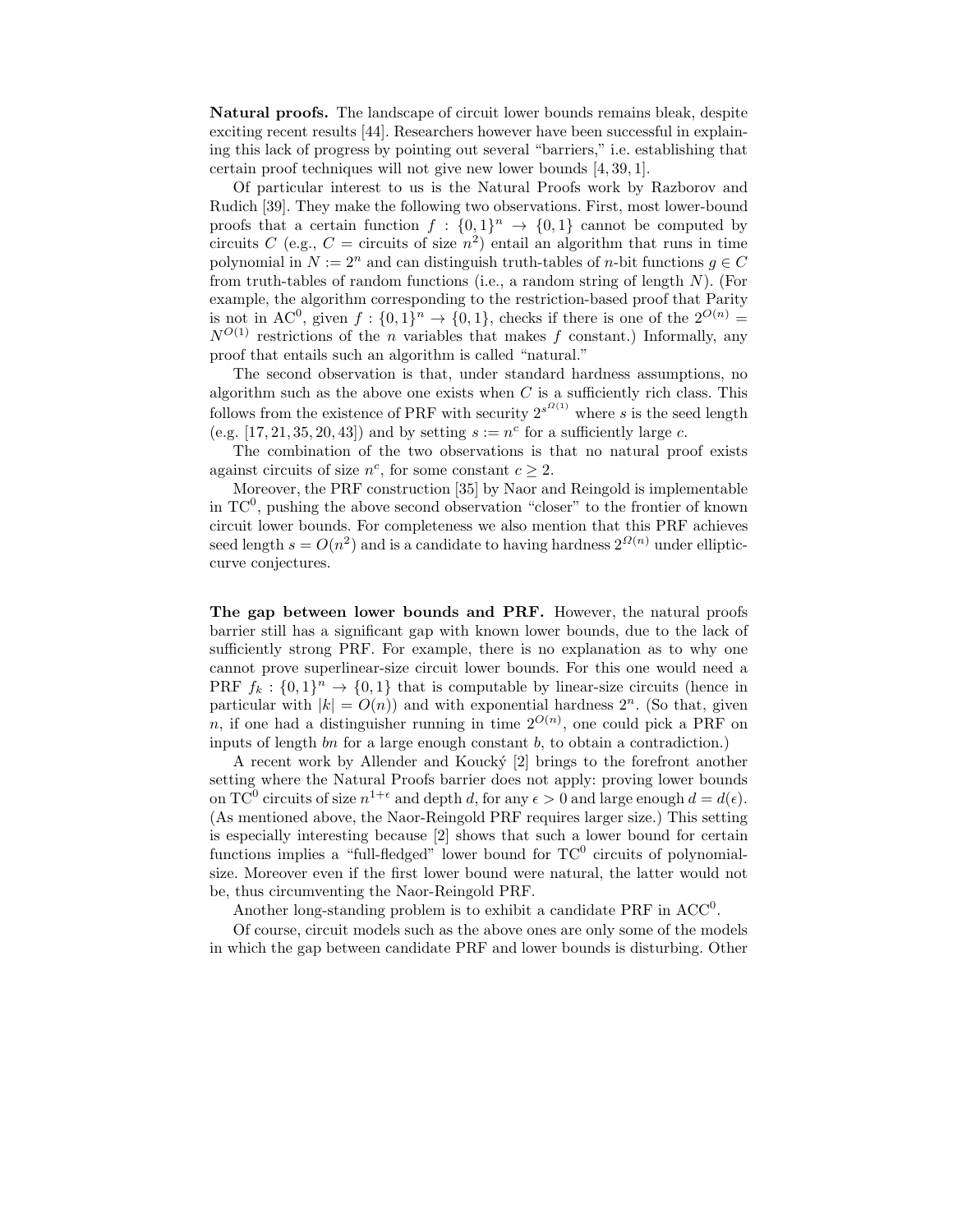such models include various types of Turing machines, and small-space branching programs. For example, there is no explanation as to why the lower bounds for single-tape Turing machines stop at quadratic time, cf. [30, §12.2].

Assuming the (exponential) security of some of our candidates, our work narrows this gap in three ways. First, Candidate 2 is computable by quasilinearsize Boolean circuits. Second, Candidate 3 is computable by  $TC^0$  circuits of size  $n^{1+\epsilon}$  and depth  $d = d(\epsilon)$  for any  $\epsilon > 0$ . Third, for each fixed seed k Candidate 5 is computable in time  $O(n^2)$  by a single-tape Turing machine with  $O(n^2)$  states (note that the fixed-seed setting suffices for the Natural Proofs connection).

### 1.1 Background on SPNs

To formally define our candidates, we begin by reviewing the SPN structure (refer to Figure 1). The notation introduced in this section will be used throughout the paper.



Fig. 1. One round of an SPN

An SPN  $C_k : \{0,1\}^n \to \{0,1\}^n$  is indexed by a key  $k = (k_0, \ldots, k_r) \in$  $({0,1}^n)^{r+1}$ , and is specified by the following three parameters and two functions:

–  $r \in \mathbb{N}$ , the number of *rounds* 

 $- b \in \mathbb{N}$ , the *S-box input size*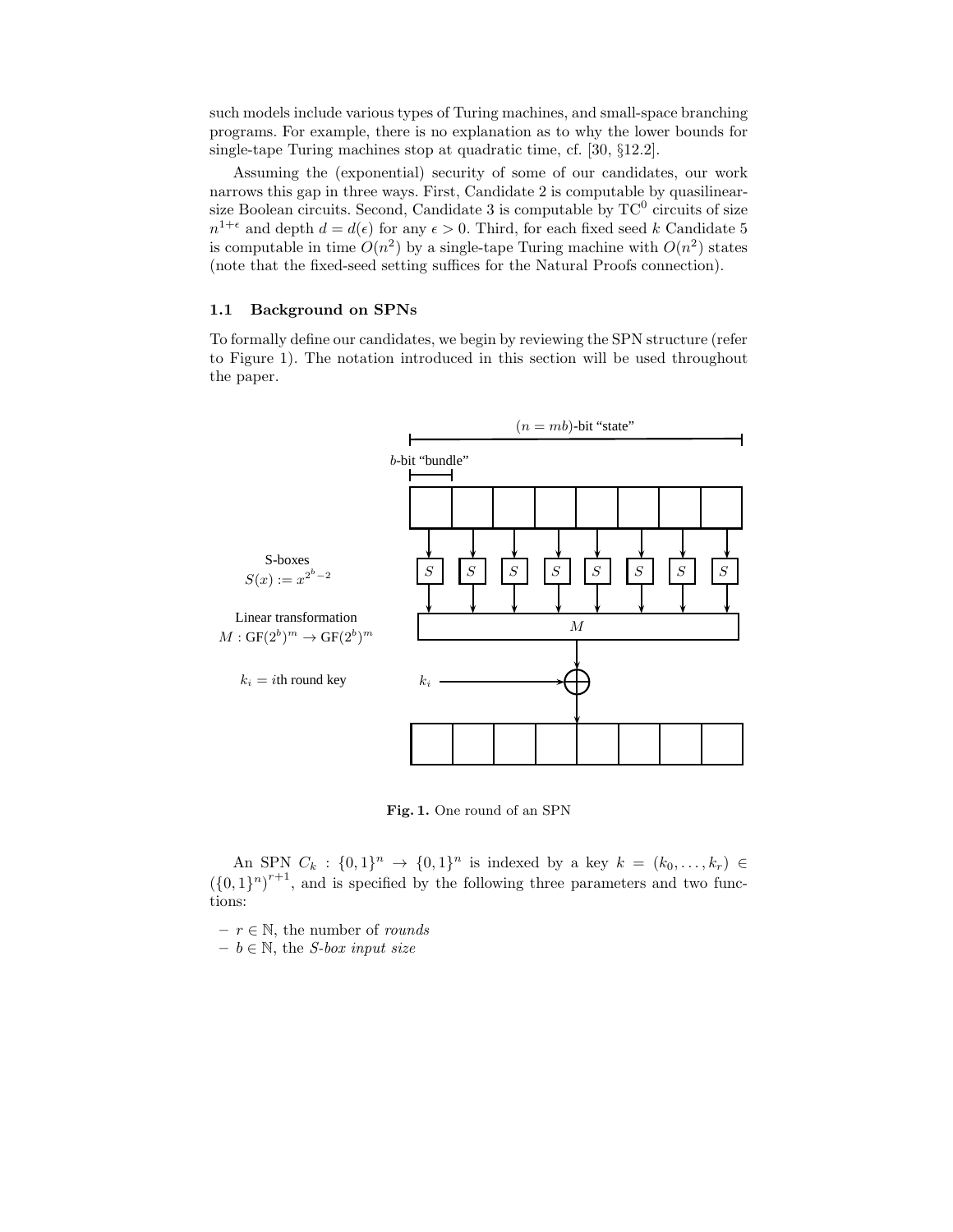- $m \in \mathbb{N}$ , the number of S-box invocations per round
- $S: GF(2^b) \rightarrow GF(2^b),$  the S-box
- $-M : (\text{GF}(2^b))^m \to (\text{GF}(2^b))^m$ , the linear transformation.

The input/output size of  $C_k$  is given by  $n := mb$ . Throughout this paper, we assume a fixed canonical mapping between  $\{0,1\}^b$  and  $GF(2^b)$ .

 $C_k$  is computed over r rounds. The *i*th round  $(1 \leq i \leq r)$  is computed over three steps: (1) m parallel applications of  $S$ ; (2) application of M to the entire state; (3) XOR of the entire state with the round key  $k_i$ . Note that each round is identical except for step  $(3)$ .<sup>1</sup>

On input x,  $C_k(x)$  gives  $x \oplus k_0$  as input to the first round; the output of round i becomes the input to round  $i + 1$  (for  $1 \leq i < r$ ), and  $C_k(x)$ 's output is the output of the rth round.

Security against linear and differential cryptanalysis. We now briefly review how the security of an SPN is evaluated against two general attacks on block ciphers: linear and differential cryptanalysis. (See the full version for a more extensive discussion.) Resistance to these attacks is typically seen as the main security feature of SPNs. Note that we consider here the basic versions of these attacks, and we leave to future work understanding the resistance of our candidates to more sophisticated attacks (such as those considered by Knudsen [28]).

For both linear and differential cryptanalysis, a crucial property in the security proof is that the linear transformation  $M$  has maximal *branch number*, defined as follows.

**Definition 1.** Let  $M : \mathbb{F}^m \to \mathbb{F}^m$  be a linear transformation acting on vectors over a field  $\mathbb F$ . The branch number of M is

$$
Br(M) = \min_{\alpha \neq 0^m} (w(\alpha) + w(M(\alpha))) \le m + 1
$$

where  $w(\cdot)$  denotes the number of non-zero elements.

Linear cryptanalysis [32] exploits the existence of linear correlations to attack a block cipher  $C_k$ . For a function  $f: \{0,1\}^n \to \{0,1\}^n$  and input/output parities  $\Gamma_x, \Gamma_y \in \{0,1\}^n$ , define the *correlation* of f with respect to  $\Gamma_x$  and  $\Gamma_y$  as

$$
Cor_{\varGamma_x,\varGamma_y}(f) := 2 \cdot \Pr_x[\langle \varGamma_x, x \rangle = \langle \varGamma_y, f(x) \rangle] - 1.
$$

For a block cipher  $C_k$ , the parameter of interest for linear cryptanalysis is

$$
p_{\rm LC}(C_k) := \max_{\Gamma_x, \Gamma_y \neq 0} \left( \mathbb{E}_k \left[ \operatorname{Cor}_{\Gamma_x, \Gamma_y} (C_k)^2 \right] \right).
$$

Specifically, the attack requires an expected number of plaintext/ciphertext pairs proportional to  $1/p_{\text{LC}}(C_k)$ .

<sup>&</sup>lt;sup>1</sup> SPNs are sometimes defined more generally, e.g. by allowing the S-box to vary across rounds or by allowing a more complex interaction with k than XOR.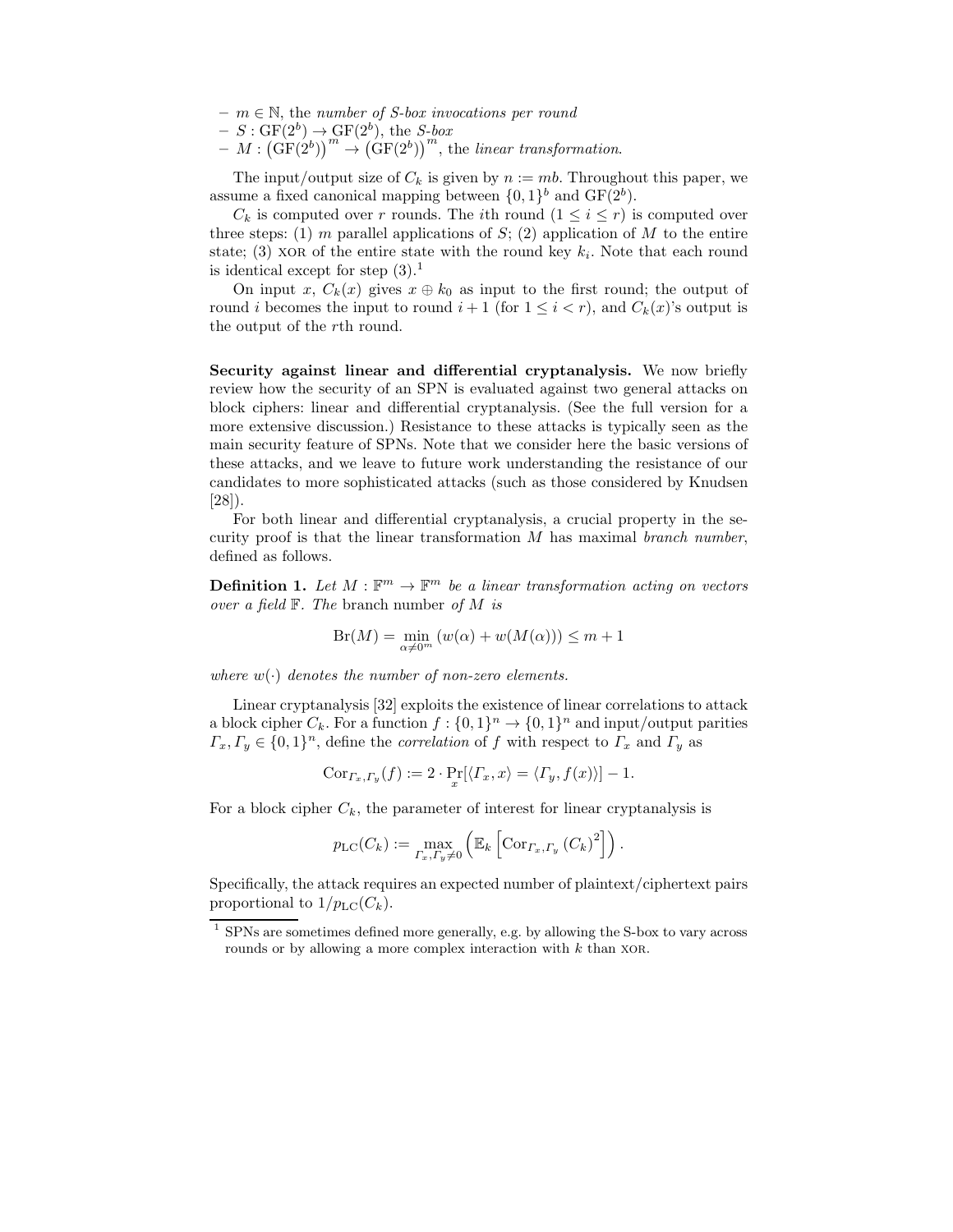Differential cryptanalysis [6] attacks a block cipher  $C_k$  by exploiting the relationship between the xor difference of two inputs to  $C_k$  and the xor difference of the corresponding outputs. For a function  $f_k: \{0,1\}^n \to \{0,1\}^n$  parameterized by a key k, and input/output differences  $\Delta_x, \Delta_y \in \{0,1\}^n$ , define the *difference propagation probability* (DPP) of  $f_k$  with respect to  $\Delta_x$  and  $\Delta_y$  as

$$
\text{DPP}_{\Delta_x,\Delta_y}(f_k) := \Pr_{x,k}[f_k(x) \oplus f_k(x \oplus \Delta_x) = \Delta_y].
$$

(If  $f$  is not parameterized by a key,  $k$  is ignored in this definition). For a block cipher  $C_k$ , the parameter of interest for differential cryptanalysis is

$$
p_{\rm DC}(C_k) := \max_{\Delta_x, \Delta_y \neq 0} \left( {\rm DPP}_{\Delta_x, \Delta_y} (C_k) \right).
$$

Specifically, the attack requires an expected number of plaintext/ciphertext pairs proportional to  $1/p_{\text{DC}}(C_k)$ .

The following theorem, due to Kang et al. [26], gives a bound on  $p_{\text{LC}}$  and  $p_{\rm DC}$  for 2-round SPNs with maximal branch number.

**Theorem 1.** ([26], Thms. 5 & 6) Let  $C_k : \{0,1\}^n \to \{0,1\}^n$  be an SPN with  $r = 2$  rounds and S-box S. Let  $q := \max_{\Gamma_x, \Gamma_y \neq 0} \left( \text{Cor}_{\Gamma_x, \Gamma_y} (S)^2 \right)$  denote the maximum squared correlation of S, and let  $p := \max_{\Delta_x, \Delta_y \neq 0} (\text{DPP}_{\Delta_x, \Delta_y}(S))$ denote the maximum DPP of S. If  $Br(M) = m + 1$ , then  $p_{LC}(C_k) \leq q^m$  and  $p_{\text{DC}}(C_k) \leq p^m$ .

For typical S-boxes, such as the one used in AES, one can have  $q = p = 2^{-b+2}$ , and so the theorem guarantees security exponential in  $n = mb$ . (For completeness we note that one cannot directly apply the above theorem to AES because it is a more complicated SPN.)

We extend this result to  $r > 2$  rounds in the following theorem.

**Theorem 2.** Let  $C_k$ :  $\{0,1\}^n \to \{0,1\}^n$  be an SPN with  $r = 2\ell$  rounds for some  $\ell \geq 1$  and S-box S. Let  $q := \max_{\Gamma_x, \Gamma_y \neq 0} (\text{Cor}_{\Gamma_x, \Gamma_y}(S)^2)$  denote the maximum squared correlation of S, and let  $p := \max_{\Delta_x, \Delta_y \neq 0} (\text{DPP}_{\Delta_x, \Delta_y}(S))$  denote the maximum DPP of S. If  $Br(M) = m + 1$ ,

1. 
$$
p_{\text{LC}}(C_k) \leq q^{\ell m} \cdot 2^{(\ell-1)n}
$$
. 2.  $p_{\text{DC}}(C_k) \leq p^{\ell m} \cdot 2^{(\ell-1)n}$ .

Intuitively, the S-box provides security  $q$  (resp.  $p$ ) against linear (resp. differential) cryptanalysis, and this security multiplies across "active" S-boxes (instances of S that are evaluated with a non-zero input). The branch number  $Br(M)$  guarantees that there exist  $\geq m+1$  such active S-boxes in any pair of consecutive rounds, hence the term  $q^{\ell m} = q^{(r/2)m}$ . We note that the factor  $2^{(\ell-1)n}$  seems to be an artifact of our extension of [26], and it is open to get a tighter bound on  $p_{\text{LC}}$  and  $p_{\text{DC}}$  for  $r > 2$  rounds ([26] only consider  $r = 2$ ). Such an extension has been considered before, for example by Keliher et al. [27] and Cho et al. [9], but their results only apply in the fixed-parameter setting because they require extensive computer calculation. We are not aware of any other "closed form" bound for  $r > 2$ .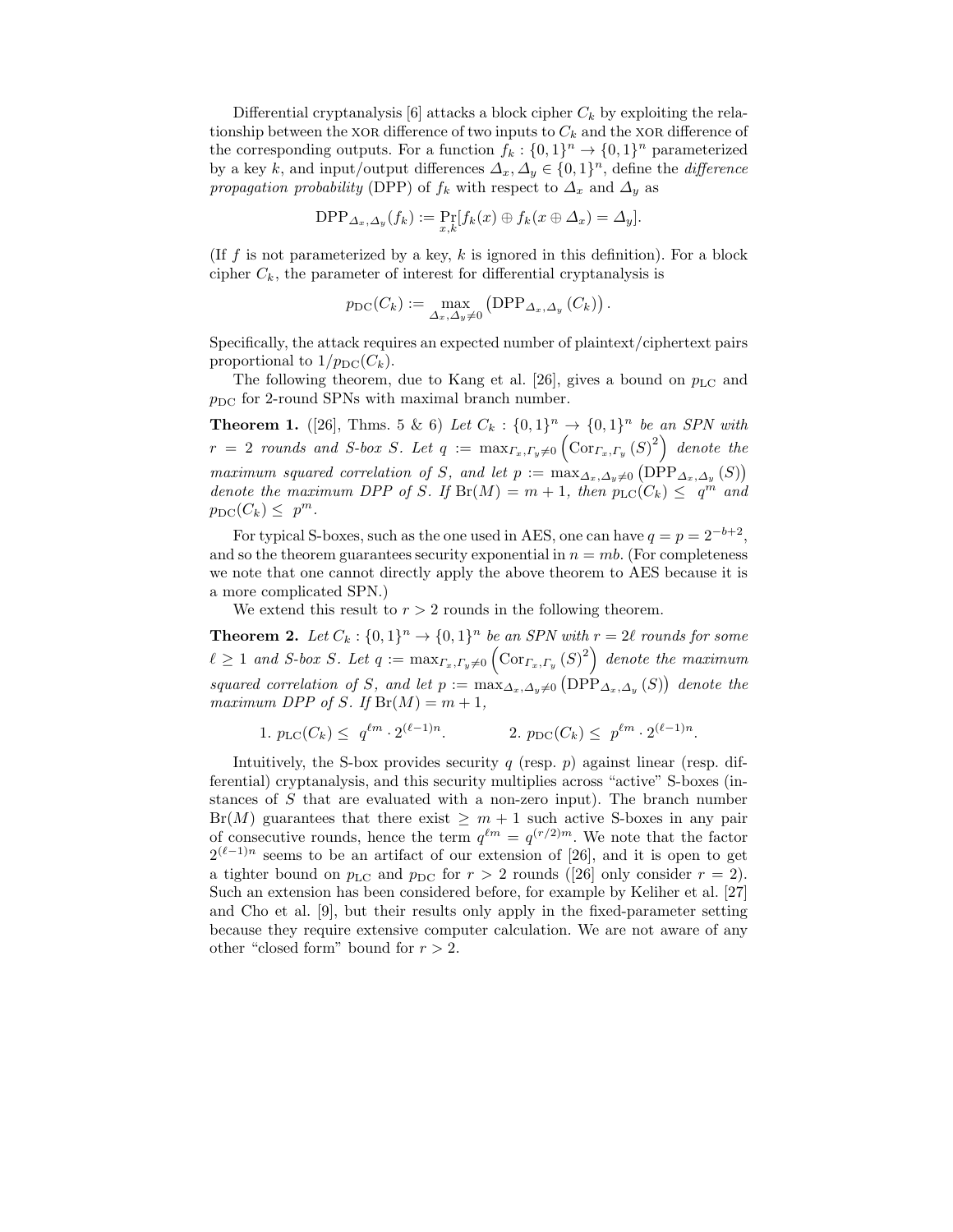Security against degree-exploiting attacks. While resistance to linear and differential cryptanalysis is the main security feature of the SPN structure (and indeed, "the most important criterion in the design" of AES [10, p. 81]), considerations are usually also taken to prevent attacks that would exploit algebraic structure in the cipher. In our candidates 2-5, we adopt essentially the same Sbox that is used in AES.<sup>2</sup> This S-box is defined by  $S(x) := x^{2^b-2}$  and was chosen to allow the computation to have high degree when considered as a multivariate polynomial over GF(2). Specifically, the use of  $x \mapsto x^{2^b-2}$  results in each of S's output bits having (near-maximum) degree  $b-1$ . Using instead  $x \mapsto x^3$  would not diminish resistance to linear and differential cryptanalysis, but it would result in degree (only) 2 [37, 36, 29].

We need the degree of each output bit of our candidates (as a multivariate GF(2)-polynomial) to be  $\geq \epsilon n$ , for some constant  $\epsilon$ , to resist attacks that exploit the degree of this polynomial. For completeness we present such an attack, showing that a PRF that has degree  $o(n)$  cannot have hardness  $2^n$ .

**Theorem 3.** Let  $F = \{f_k : \{0,1\}^n \to \{0,1\}\}_k$  be any set of functions such that, for each key k, the polynomial representation of  $f_k$  over  $GF(2)$  has degree  $o(n)$ . Then there is an adversary that runs in time  $\leq 2^{O(n)}$  and distinguishes a random  $f_k \in F$  from a random function with advantage  $\geq 1 - 2^{-2^{O(n)}}$ .

The only non-linear operation in the entire cipher is the S-box, which for Candidates 2-5 has degree  $b-1$ , and thus the maximum possible degree of each output bit for these candidates is  $(b-1)^r$ . Hence we make sure that

 $b^r \geq n$ 

in each of our candidates. (The distinction between  $(b-1)^r \geq \epsilon n$  and  $b^r \geq n$  is unimportant, as in our candidates we can always increase  $r$  by a constant factor, except in Candidate 4 where we have  $b = n$  and  $r = 1$ .) We do not know if  $b^r \geq n$  is sufficient to guarantee degree  $\Omega(n)$ , and it is an interesting research direction to understand what restrictions (if any) on the SPN parameters ensure that the function has high degree.

Finally, although a block cipher's security is often measured against keyrecovery attacks, we share many researchers' viewpoint that *distinguishing* attacks are the correct model. We also note that there is often an intimate connection between the two types, as many key recovery techniques, including linear and differential cryptanalysis, construct a distinguishing algorithm which is then used to select the correct round keys from a set of potential keys.

 $2$  Besides the obvious difference that in AES the value b is fixed to be 8, we omit the  $GF(2)<sup>b</sup>$ -affine function that is included in the AES S-box. Adding such a function would not affect the (asymptotic) circuit size of our candidates, and removing it does not affect resistance to linear/differential cryptanalysis. To our knowledge there are no known attacks against the AES variant that uses this "reduced" S-box.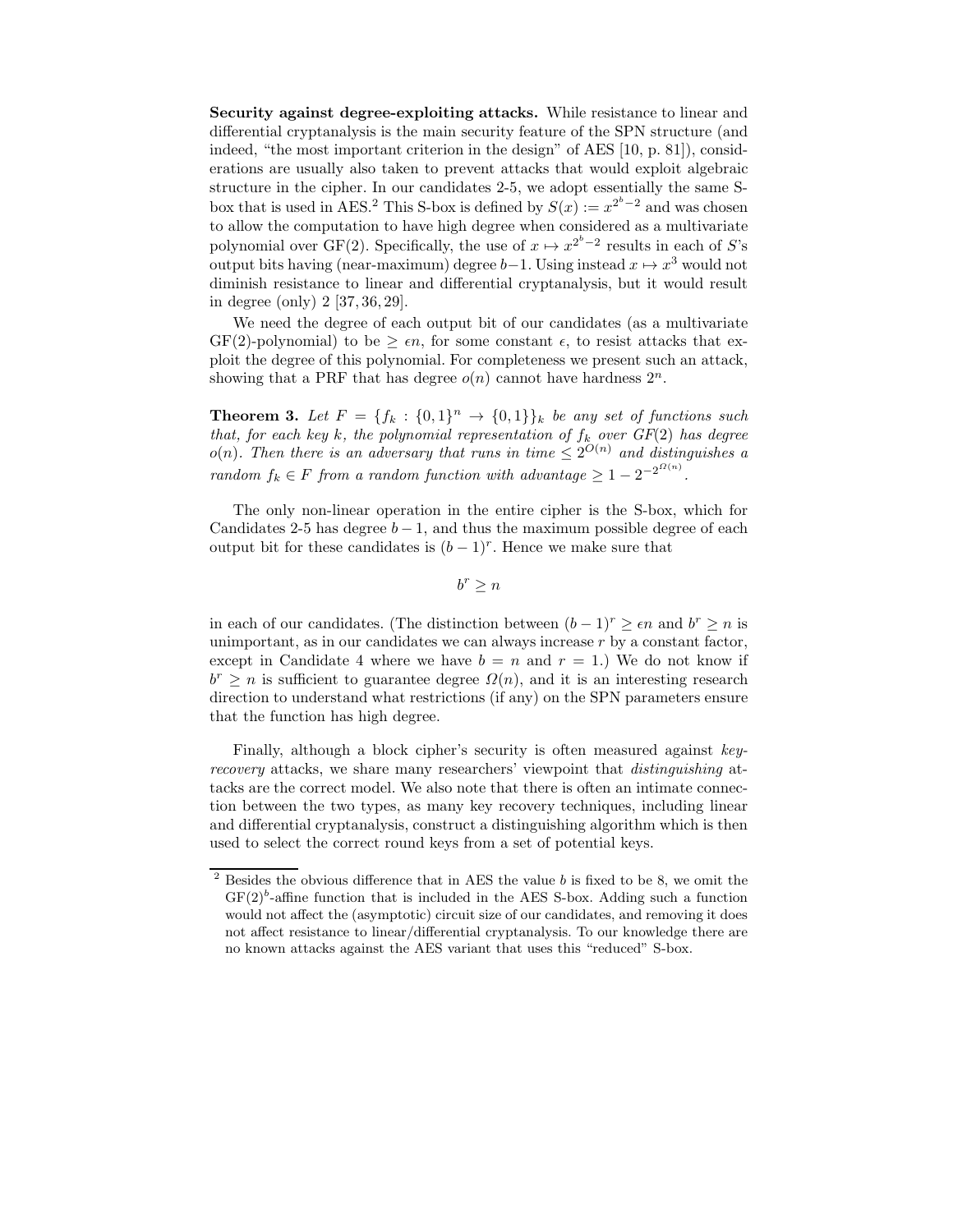# 2 Our candidates

We now describe our candidates. Candidates 1, 2, and 5 output  $n$  bits, while Candidates 3 and 4 output 1 bit. We use  $\mathcal{F}_i$  to refer to the function computing Candidate *i*. In each candidate, the  $(r + 1)$  *n*-bit round keys are chosen independently and uniformly at random. (Popular constructions typically employ a so-called "key schedule" that generates the round keys from a key of size  $\ll n(r+1)$ .

**Candidate 1.** Our first candidate  $\mathcal{F}_1$  is an r-round SPN with an S-box that is chosen uniformly at random (i.e. specified as part of  $\mathcal{F}_1$ 's key) from the set of all functions mapping  $GF(2<sup>b</sup>)$  to itself. (Analyzing this candidate when S is a random permutation is a natural research direction which we do not address here.) The only restriction we make on  $\mathcal{F}_1$ 's linear transformation M is that it is invertible and has all entries  $\neq 0$ ; we observe that this holds for any M with maximal branch-number. We show that any adversary A has small advantage in distinguishing  $\mathcal{F}_1$  from a random function  $F$ .

Theorem 4. If A makes at most q total queries to its oracle, then

$$
\left|\Pr_{F}\left[A^{F}=1\right]-\Pr_{\mathcal{F}_{1}}\left[A^{\mathcal{F}_{1}}=1\right]\right|
$$

The bound achieved here is similar to that of Luby and Rackoff [31] in the sense that it is exponentially small in the size of the random function, with a polynomial loss in the number of queries. (The fact that security degrades with the number of rounds, contrary to what one might expect, seems to be an artifact of the proof.) The proof of this theorem is very similar to that of  $[34, Thm. 3.2]$ , and proceeds by bounding the collision probability between any two inputs to S in the final round. However we face an additional hurdle, namely that the inputs to the random function  $S$  in the final round depend on outputs of  $S$  in previous rounds.

By setting  $b = \omega(\log n)$  and  $r = \log n$ , we get an inefficient PRF (with security  $n^{\omega(1)}$ ). We also note that by setting  $b = c \log n$  for some sufficiently large constant c,  $\mathcal{F}_1$  is computable in time  $n^{O(c)}$  and has security  $n^{c'}$  for some  $c' = \Omega(c).$ 

Finally, note that Theorem 4 implies corresponding bounds on  $p_{\text{LC}}(\mathcal{F}_1)$  and  $p_{\text{DC}}(\mathcal{F}_1)$ .

**Candidate 2.** In this candidate we set  $b = \Theta(\log n)$ , and we use the AES S-box on b bits (recall that it maps  $x \mapsto x^{2^b-2}$ ). We use a linear transformation M with maximal branch number, and  $M$  is constructed from an error-correcting code in a similar manner to the linear transformation in AES. (AES's linear transformation does not have maximal branch number however, a choice that was made to reduce computation time.) We set the number of rounds  $r = \Theta(\log n)$ (observe that  $b^r \geq n$ ).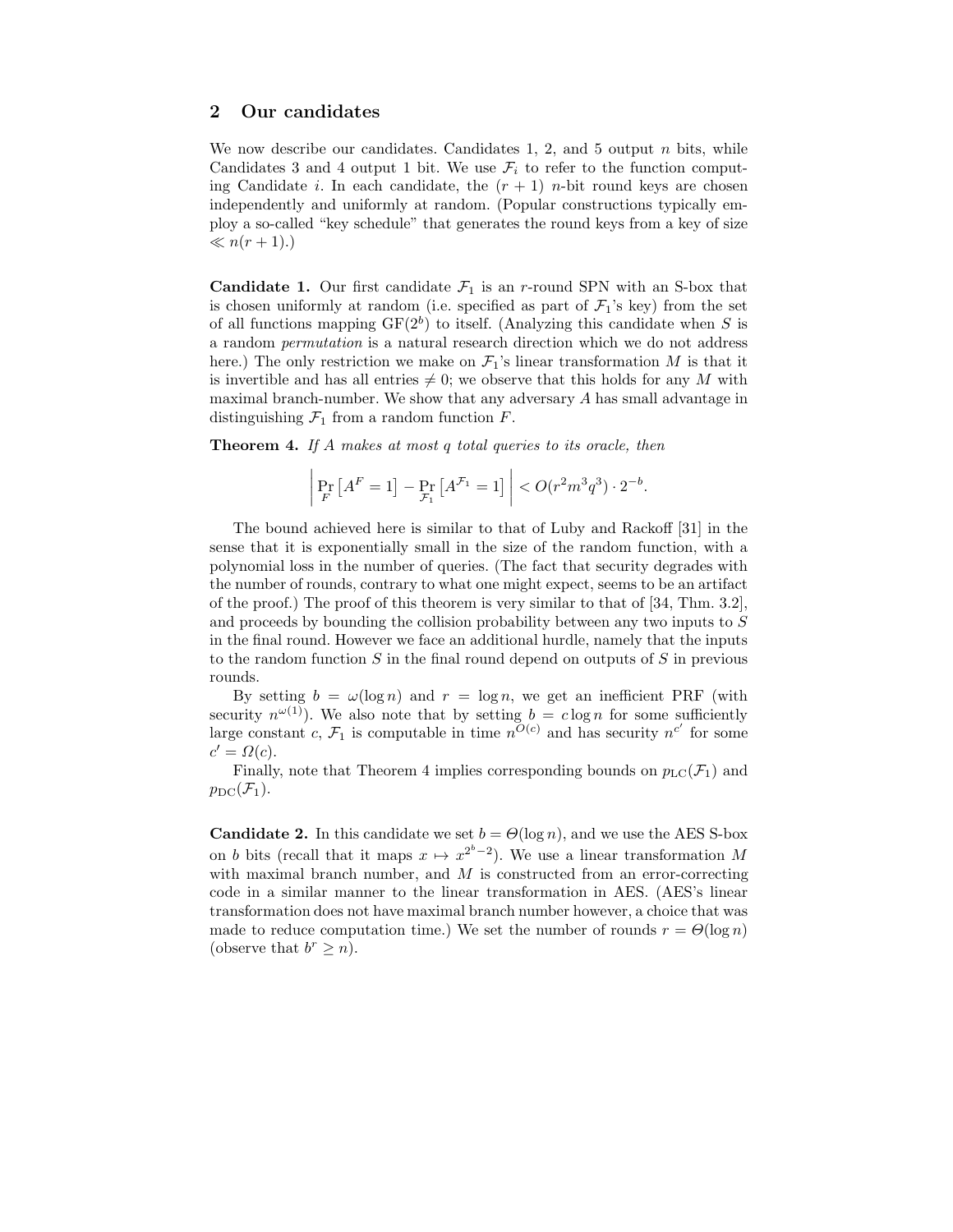We prove that Candidate 2 is computable by Boolean circuits of quasilinearsize  $\widetilde{O}(n) := n \cdot \log^{O(1)} n$ . To show this, note that since r is logarithmic it is enough to show how to compute each round with these resources. Moreover, since b is logarithmic, computing the S-boxes comes at little cost.

Our main technical contribution in this candidate is to show how to efficiently compute the linear transformation  $M$ ; specifically, we show that it can be computed with size  $\widetilde{O}(n)$ , for a total circuit size of  $r \cdot (b^{O(1)} + \widetilde{O}(n)) = \widetilde{O}(n)$ . A common method for constructing maximal-branch-number linear transformations is to use the generator matrix G of an  $m \to 2m$  maximum distance separable (MDS) code; specifically, if  $G<sup>T</sup> = [I | A]$ , then  $M := A$  has maximal branch number. Our method for computing  $M$  efficiently has two parts. First, we use a result by Roth and Seroussi [41] that if G generates a Reed-Solomon code (which is well-known to be MDS), then M forms a  $t \times t$  Cauchy matrix (a type of matrix specified by  $O(t)$  elements). We then use a result by Gerasoulis [15] to compute the product of a vector (consisting of bundles of the state) and a Cauchy matrix in quasilinear time; this requires a simple adaptation of the algorithm in [15] to fields of characteristic 2.

By combining Theorem 2 with a theorem of Nyberg [36], we show that this candidate has exponential security against linear and differential cryptanalysis.

**Theorem 5.** 1.  $p_{\text{LC}}(\mathcal{F}_2) \leq 2^{-\Omega(n)}$ . 2.  $p_{DC}(\mathcal{F}_2) \leq 2^{-\Omega(n)}$ .

We do not know how to get a candidate computable by circuits of size  $O(n)$ .

**Candidate 3.** In the previous candidate, the components  $S$  and  $M$  remain essentially unchanged from AES. In Candidate 3, we also keep S the same (aside from the increase in input/output size), but we modify the linear transformation  $M$ .

Our observation is that the rationale for using a linear transformation with maximal branch number is just that it allows one to lower bound the number  $A$ of so-called "active" S-boxes, which can be defined as follows. Let C be an SPN which uses the identity permutation for S and which has  $k_i := 0$  for  $0 \le i \le r$ . Let  $w_b: (\{0,1\}^b)^m \to \mathbb{N}$  be the function that counts the number of non-zero b-bit bundles in its input. Then,

$$
\mathcal{A} := \min_{0^n \neq x \in \{0,1\}^n} \sum_{i=1}^r w_b(\text{state of } C(x) \text{ at the beginning of round } i).
$$

This number A is crucial in evaluating the security of SPNs against linear and differential cryptanalysis (cf.  $[26, 10]$ ). With a simple modification to M, we get that a constant fraction of the S-boxes in each round are active. Specifically we use the full generator matrix of an error correcting code with minimum distance  $\Omega(n)$ , which comes at the expense of expanding the state from n bits to  $O(n)$ bits at each round. To counteract the fact that such codes may have some output positions fixed to constant values (leading to a simple distinguishing attack), the computation of Candidate 3 concludes by taking the inner product of the state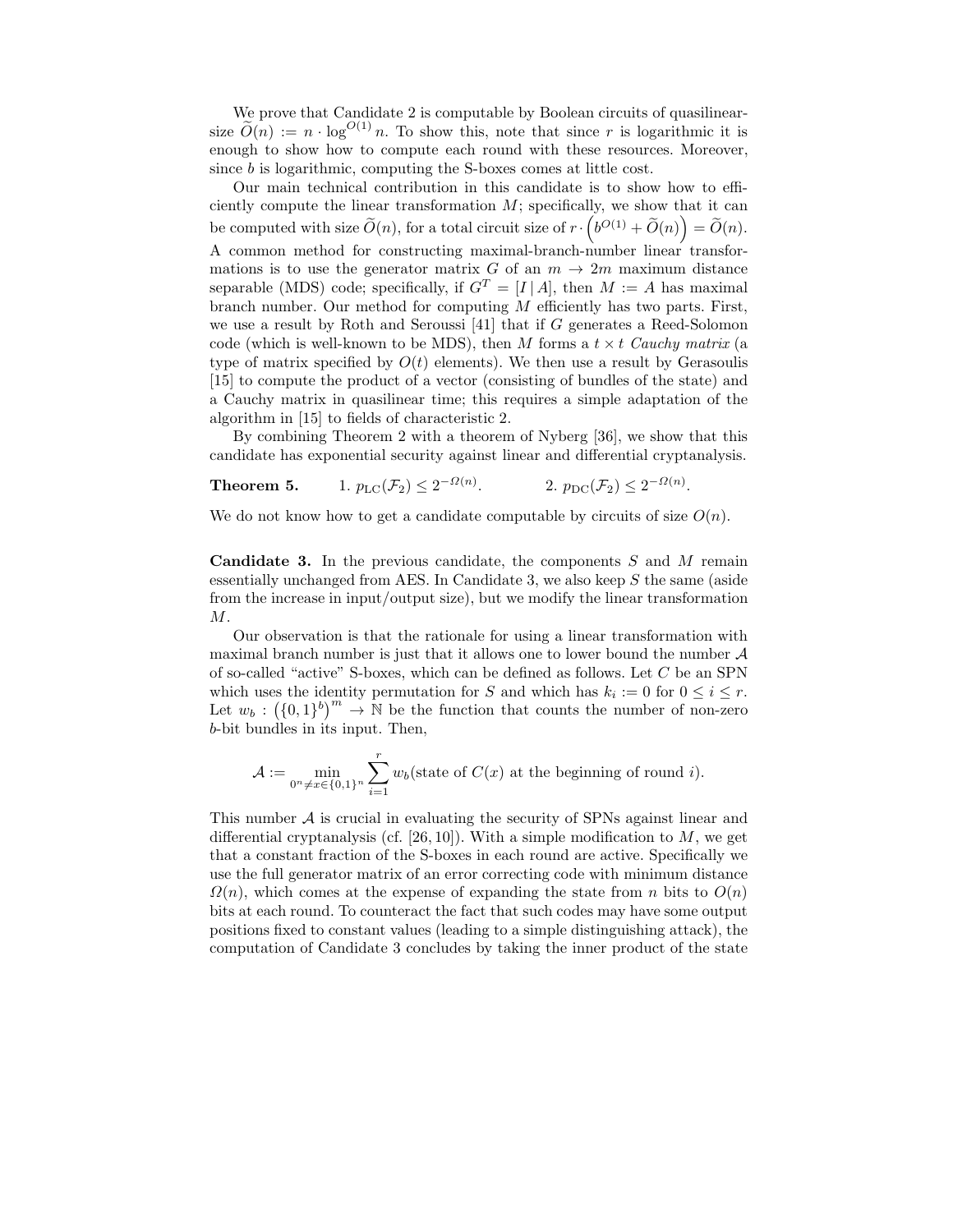with a uniform  $O(n)$ -bit vector that is given as part of the seed. Candidate 3 therefore outputs a single bit.

We take  $b = n^{\epsilon}$  and  $r = O(1/\epsilon)$  for arbitrarily small  $\epsilon > 0$ , and so each round is computable in size

$$
\frac{n}{b} \cdot \text{poly}(b) = n^{1 + O(\epsilon)},
$$

and the whole circuit also in size  $n^{1+O(\epsilon)}$ .

We further show that Candidate 3 is computable even by  $TC^0$  circuits of size  $n^{1+O(\epsilon)}$  for any  $\epsilon > 0$  (with depth depending on  $\epsilon$ ), cf. § "The gap between lower bounds and PRF" above. The main technical difficulty in implementing this candidate with the required resources is that the S-box requires computing inversion in a field of size  $2^b$  (recall  $b = n^{\Omega(1)}$ ). To implement this in TC<sup>0</sup> we note (cf. [22]) that inverting the field element  $\alpha(x)$  can be accomplished as:

$$
\alpha(x)^{2^b - 2} = \alpha(x)^{\sum_{i=1}^{b-1} 2^i} = \prod_{i=1}^{b-1} \alpha(x)^{2^i} = \prod_{i=1}^{b-1} \alpha(x^{2^i})
$$

where the last equality follows from the fact that we are working in characteristic 2. By hard-wiring the  $\leq b$  powers  $x, x^2, \ldots, x^{2^{b-1}}$  of x in the circuit, and using the fact that the iterated product of  $poly(n)$  field elements is computable by poly(n)-size  $TC^0$  circuits (see e.g. [23, Corollary 6.5] and cf. [22]), we obtain a  $TC^0$  circuit.

Because Candidate 3 deviates somewhat from the SPN structure, we cannot use Theorem 1, and indeed it is not clear how to define differential cryptanalysis for functions which output only one bit. However, we are able to leverage a technique from differential cryptanalysis to prove that Candidate 3 is almost 3-wise independent. We were unable to determine if this candidate is 4-wise independent.

**Definition 2.** A function  $f : \{0,1\}^n \rightarrow \{0,1\}$  parameterized by a key k is  $(d, \epsilon)$ -wise independent if for any distinct  $x_1, \ldots, x_d \in \{0,1\}^n$ , the distribution  $(f(x_1), \ldots, f(x_d))$  induced by a uniform choice of k is  $\epsilon$ -close to  $U_d$  in statistical distance.

# **Theorem 6.**  $\mathcal{F}_3$  is  $(3, 2^{-\Omega(n)})$ -wise independent.

Finally, we mention that implicit in an assumption that Candidate 3 is indeed hard is the assumption that field inversion cannot be computed by unbounded fan-in constant depth circuits with parity gates  $AC^0[\oplus]$ . For otherwise, it can be shown that the whole candidate would be in that class, in contradiction with an algorithm in [39, §3.2.1] which distinguishes truth tables of  $AC^0[\oplus]$ functions from random ones in quasipolynomial time.  $(M \text{ can be seen to be})$ a linear operation over  $GF(2)$ , hence it can be computed easily with parity gates.) The question of whether field inversion is in  $AC^0[\oplus]$  was raised by Healy and Viola in [22]. Their work, and later Kopparty's [29], do show that several functions related to field inversion are not in  $AC^0[\oplus]$ .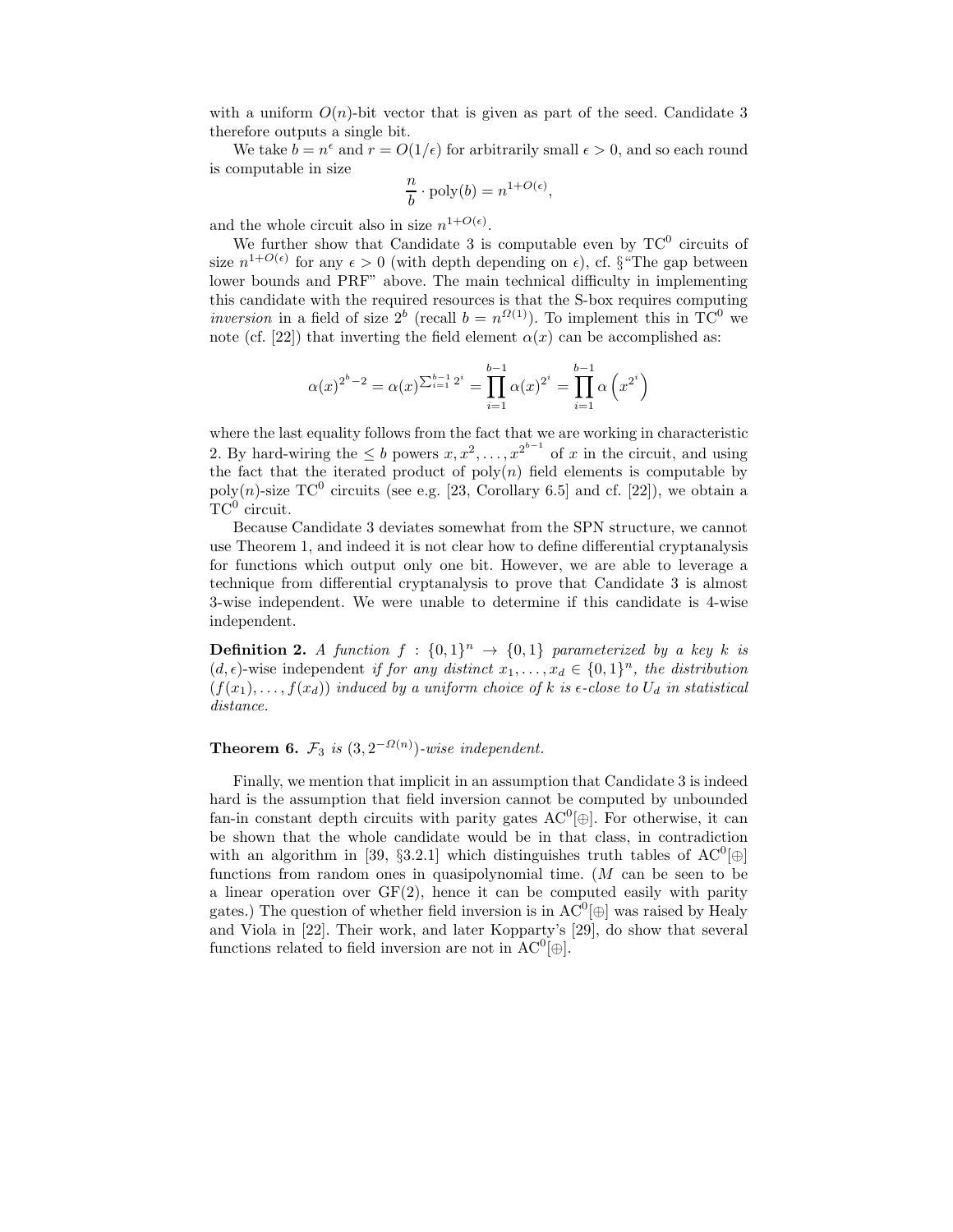Candidate 4. In this candidate, we use the extreme setting of parameters  $b = n$  and  $r = 1$ . In other words, Candidate 4 consists of one round, and this round contains only a single S-box (and in particular no linear transformation). This construction can be seen as a concrete instantiation of the Even-Mansour block cipher [11], using the AES S-box in place of the random permutation oracle. While this setting does indeed preserve resistance to linear and differential cryptanalysis, we exhibit a simple attack, inspired by Jakobsen and Knudsen [25], in which we exploit the algebraic structure to recover the key with just 4 queries.

We then put forth a related candidate  $\mathcal{F}'_4$  where we only output the Goldreich-Levin bit [18]:  $\mathcal{F}'_4(x) := \langle (x + k_0)^{2^b - 2}, k_1 \rangle$ . We prove that this candidate is a dwise small-bias generator with error  $d/2^n$  (cf. [33, 3]), i.e. that it fools all parity tests that look at  $\leq 2^{0.9n}$  outputs.

**Theorem 7.** For any choice of  $d \leq 2^n$ ,  $\mathcal{F}'_4$  is a d-wise small-bias generator with error  $d/2^n$ . That is, for any distinct  $a_1, \ldots, a_d \in \{0,1\}^n$ :

$$
\left|\Pr_{k_0,k_1}\left[\sum_{i=1}^d \mathcal{F}_4'(a_i)=0\right]-\frac{1}{2}\right|<\frac{d}{2^n}.
$$

Using Braverman's result [7] (cf. [5, 40]) we obtain that this candidate also fools small-depth AC<sup>0</sup> circuits of any size  $w = 2^{n^{o(1)}}$  (that look at only w fixed output bits of the candidate).

Using the same ideas for Candidate 3, this candidate is also computable by poly-size  $TC^0$  circuits. For unbounded-depth circuits, a more refined size bound  $\widetilde{O}(n^2)$  follows from the exponentiation algorithm in [12].

Candidate 5. Our final candidate is a straightforward generalization of AES, and may be folklore. We set  $b = 8$  as in AES and we again use AES's S-box. We also use the same linear transformation as in AES (which is slightly different from that of Candidate 2, cf. [10]), except for the necessary increase in the input/output size. We set the number of rounds  $r = n$ , and thus the size of the seed is  $|k| = n(n + 1)$ .

Candidate 5 is computable by size  $O(n^2)$ , depth  $O(n)$  Boolean circuits. For each fixed seed k, Candidate 5 is also computable in time  $O(n^2)$  by a single-tape Turing machine with  $O(n^2)$  states.

We do not know how to get a candidate computable in time  $O(n)$  on a 2-tape Turing machine.

Due to space constraints, the technical details of most of our candidates and full proofs of all theorems are deferred to the full version of this paper. However, in the following subsection we explain Candidate 1's proof of security.

#### 2.1 Security of Candidate 1

Recall that  $\mathcal{F}_1$  is an SPN in which the S-box  $S: GF(2^b) \to GF(2^b)$  is chosen uniformly at random and the linear transformation  $M$  is invertible and has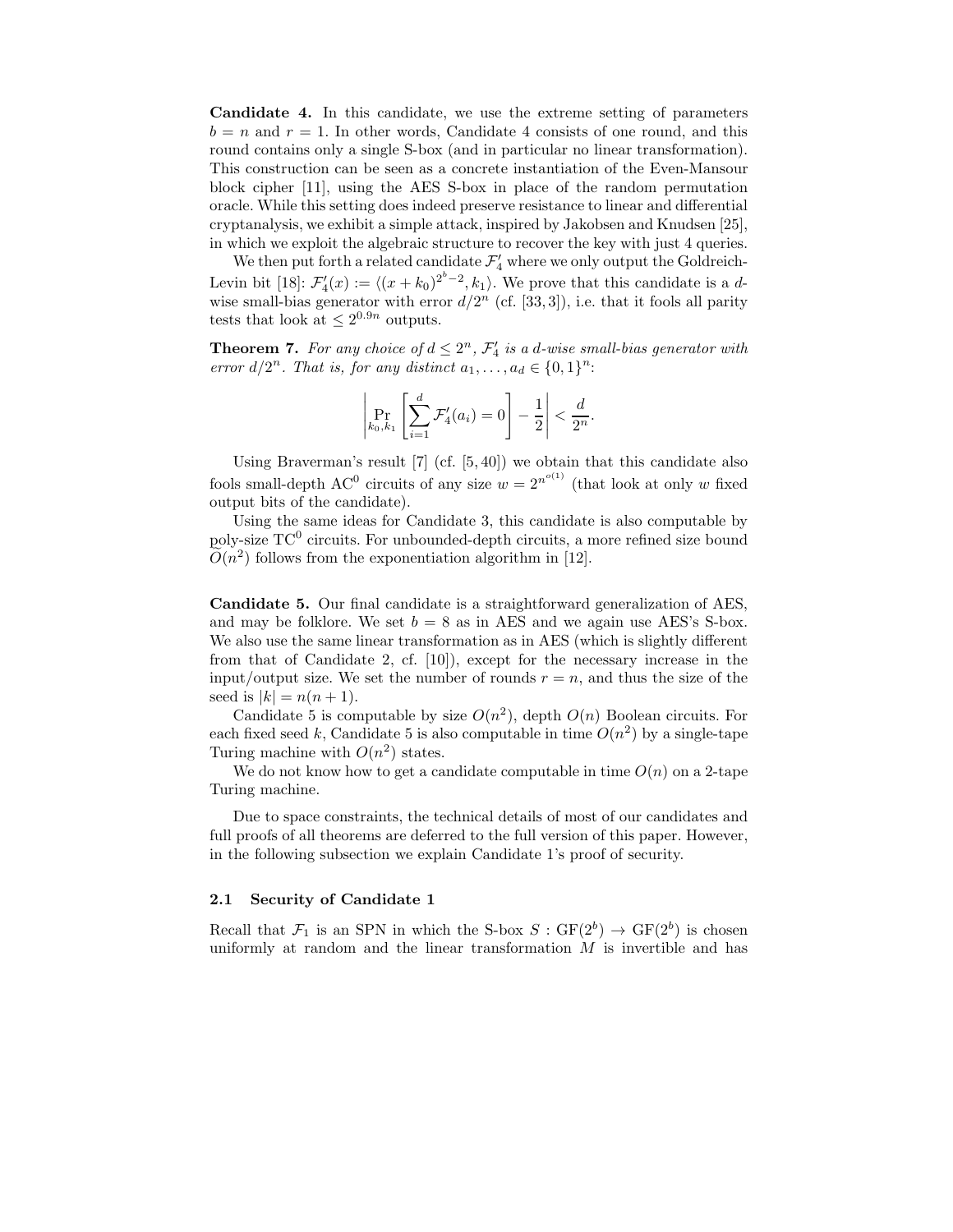only non-zero entries. To tie the latter restriction to practical constructions, we observe that any M with maximal branch number suffices for this construction.

*Claim.* Let  $M \in (\mathbb{GF}(2^b))^{m \times m}$  be any matrix with maximal branch number  $m + 1$ . Then, all entries of M are non-zero and M is invertible.

*Proof.* Assume for contradiction that  $M_{i,j} = 0$  for some  $i, j \leq m$ . Let  $x \in$  $(GF(2^b))^m$  be the vector such that  $x_j = 1$  and  $x_{j'} = 0$  for  $j' \neq j$ . Then  $(Mx)_i =$ 0, and so  $Br(M) \leq w(x) + w(Mx) \leq m$ .

To see that M is invertible, simply note that if  $Mx = My$  for  $x \neq y$ , then  $M(x + y) = 0^m$ . Since  $x + y \neq 0^m$ , we would again have Br $(M) \leq m$ . □

For the remainder of this section, fix any invertible  $M \in (\mathbb{GF}(2^b))^{m \times m}$  such that all entries are non-zero. For any function  $S: GF(2^b) \to GF(2^b)$  and any set of round keys  $\mathbf{k} := (k_0, \ldots, k_{r-1}) \in (\{0,1\}^n)^r$ , let  $\mathcal{F}_1 = \mathcal{F}_1(S, \mathbf{k})$  be the rround SPN on  $n := mb$  bits defined by these components, where the final round consists only of S-boxes (i.e. the final round omits the linear transformation and the key addition).

We make the standard assumption that the adversary  $A$  is deterministic, computationally unbounded, and never queries an oracle twice with the same input.

Proof overview The proof of Theorem 4 proceeds in two stages. In the first stage, we consider any set of distinct queries  $x_1, \ldots, x_q$ , and we show that there is a low-probability event BAD over the choice of  $(S, \mathbf{k})$  such that, conditioned on  $\neg$ BAD,  $\{\mathcal{F}_1(x_i)\}_{i\leq q}$  is uniformly distributed. Essentially, BAD occurs when any of the  $x_i$  induce colliding queries to some pair of S-boxes in the final round. When considering distinct instances of the S-box in the final round, even under the same query to  $\mathcal{F}_1$ , this event has low probability simply due to the fact that each b-bit block of  $k_{r-1}$  is uniform and independent. However when considering the same final round S-box (necessarily under two distinct queries to  $\mathcal{F}_1$ ), bounding the collision probability is more involved and relies on the properties of M stated above.

In the second stage of the proof, we consider the distribution over transcripts of A's interaction with its oracle. We show that the probability mass assigned to transcripts for which A outputs 1 differs by at most  $\max_{\{x_1,\ldots,x_n\}}(Pr[BAD])$ (which is negligible by the first stage). To show this we employ a probability argument that has been used in a number of other works, e.g. [34, 38, 14].

The first stage actually shows that  $\mathcal{F}_1$  is almost q-wise independent, or alternatively that it is pseudorandom against adversaries that make  $\leq q$  non-adaptive queries. The technique used in the second stage is a rather generic way of extending the proof to adaptive queries; however we note that it crucially relies on the existence of the event BAD, and indeed it is not the case that any almost  $q$ -wise independent function is pseudorandom against adversaries making  $q$  adaptive queries.<sup>3</sup> A different method (that does not give a useful bound in our setting)

<sup>&</sup>lt;sup>3</sup> This can be seen for example by considering the distribution over functions  $f : [N] \rightarrow$ [N] in which each output is selected uniformly and independently with the restriction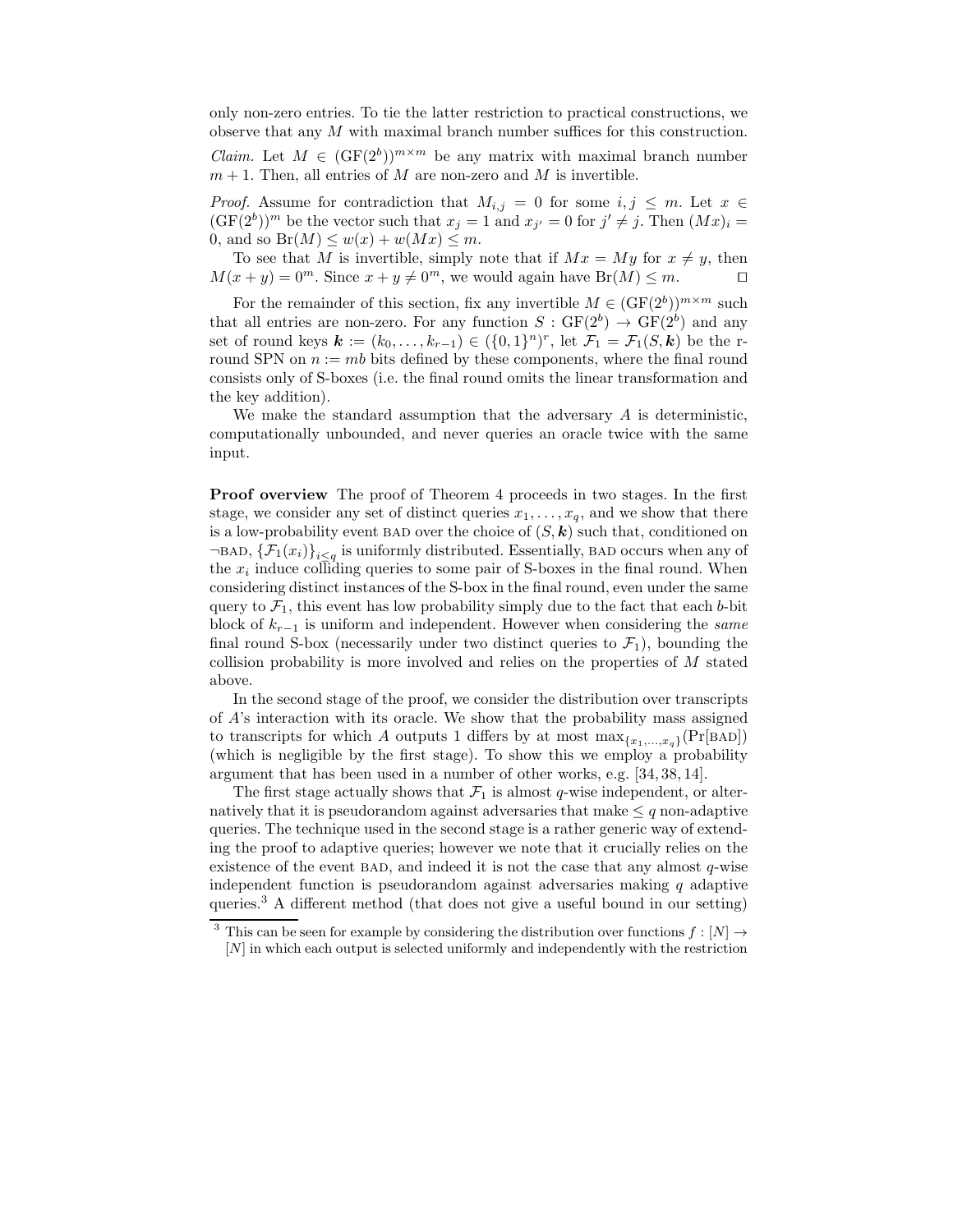for obtaining adaptive security from non-adaptive security is given by Hoory et al. [24, Prop. 3].

**Stage 1** Fix distinct  $x_1, \ldots, x_q \in \{0, 1\}^n$ . We view  $(S, \mathbf{k})$  being chosen as follows:

- 1. Uniformly choose  $k_0, \ldots, k_{r-3}$ .
- 2. Run the computation of rounds  $1, \ldots, r-2$  of  $\mathcal{F}_1(x_i)$  for all  $i \leq q$ . Each time the S-box is evaluated on a previously-unseen input, choose the output uniformly at random. Let  $H \subseteq GF(2^b)$  be the set of at most  $qm(r-2)$ S-inputs whose output is determined after this step.
- 3. Uniformly choose  $k_{r-2}$ .
- 4. Uniformly choose the output of S for each round- $(r-1)$  S-box whose output is not already determined.
- 5. Uniformly choose  $k_{r-1}$ .
- 6. Uniformly choose the output of  $S$  on all remaining (round  $r$ ) S-box inputs.

It is clear that, for any  $x_1, \ldots, x_q$ , this distribution is uniform. Our analysis uses the state of the SPN's computation immediately before the final two rounds, and we denote these states for query  $x_i$  as  $z_i^{(r-1)}$  and  $z_i^{(r)}$ .

We now define the event BAD. To reduce notation, we use the following definition.

**Definition 3.** Let  $x, y \in (GF(2^b))^m$ , and denote  $x = x^{(1)} \cdots x^{(m)}$  and  $y =$  $y^{(1)} \cdots y^{(m)}$ . Then, we say that x and y collide if  $\exists \ell, \ell' : x^{(\ell)} = y^{(\ell')}$ . Further, for any  $T \subseteq GF(2^b)$ , we say that x and T collide if  $\exists \ell \leq m, t \in T : x^{(\ell)} = t$ . Finally, we say that x self-collides if  $\exists \ell \neq \ell' : x^{(\ell)} = x^{(\ell')}$ .

Now, let  $BAD = BAD(x_1, \ldots, x_q)$  be the set of all  $(S, \mathbf{k})$  such that at least one of the following holds:

- (a)  $\exists h, h' \in H : S(h) = S(h').$
- (b)  $\exists i < q : z_i^{(r)}$  and H collide.
- (c)  $\exists i, i' \leq q : z_i^{(r)} \text{ and } (z_i^{(r-1)} + k_{r-2}) \text{ collide.}$
- (d)  $\exists i \leq q : z_i^{(r)}$  self-collides.
- (e)  $\exists i \neq i' \leq q : z_i^{(r)}$  and  $z_{i'}^{(r)}$  $i'$  collide.

It is crucial for us that determining whether BAD holds can be checked after step 5 in choosing  $(S, \mathbf{k})$ . The following two lemmas show that BAD occurs with low probability, and that the query answers are uniformly distributed when conditioned on  $\neg$ BAD.

$$
Lemma 1. \Pr_{S,k}[\text{BAD}] < O(r^2m^3q^3) \cdot 2^{-b}.
$$

**Lemma 2.** For any distinct  $x_1, \ldots, x_q$  and any  $y_1, \ldots, y_q$ :

$$
\Pr_{S,k} [\forall i \le q : \mathcal{F}_1(x_i) = y_i \mid \neg \text{BAD}] = 2^{-qmb}.
$$

that  $f(f(0)) := 0$ . This is almost pairwise-independent, but trivially distinguishable with two adaptive queries.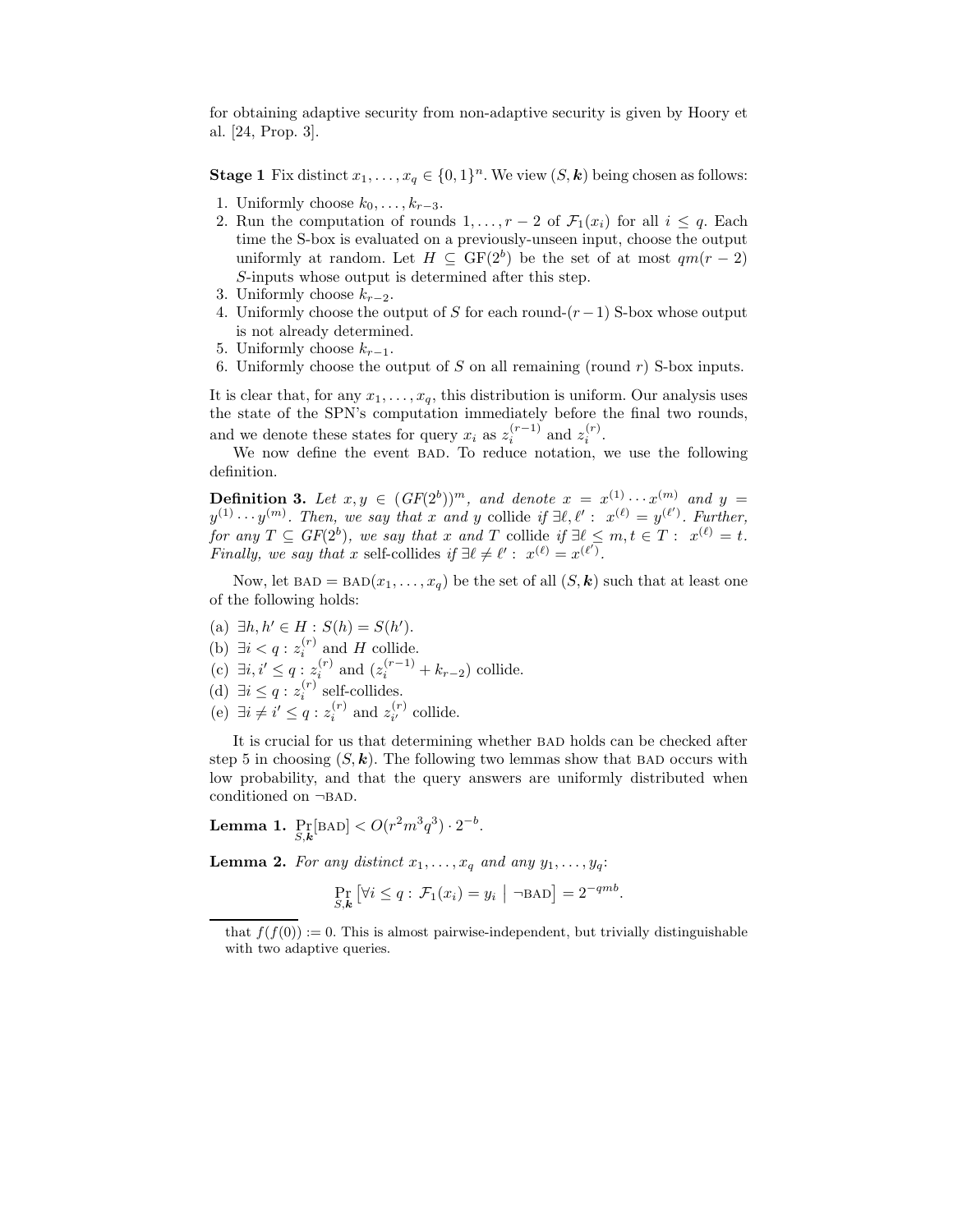Stage 2 The proof of Theorem 4 concludes by using the two preceding lemmas in a probability argument similar to [34, Thm. 3.2]. To do this, we consider the distribution over transcripts of A's interaction with its oracles. A transcript is a sequence  $\sigma = [(x_1, y_1), \ldots, (x_q, y_q)]$  that contains the query/answer pairs arising from A's interaction with its oracle. We use  $T_F$  to denote the transcript of  $A^F$ , and we use  $A(\sigma)$  to denote A's output after seeing transcript  $\sigma$ . (So note for instance that  $Pr_F[A^F = 1]$  and  $Pr_F[A(T_F) = 1]$  are semantically equivalent.)

Because A is deterministic, there is a deterministic function  $Q_A$  that determines its next query from the partial transcript so far. For a transcript  $\sigma$ , denote its prefixes by  $\sigma_i := [(x_1, y_1), \ldots, (x_i, y_i)]$ . We say a transcript  $\sigma$  is possible for A if for all  $i < q$ :  $Q_A(\sigma_i) = x_{i+1}$ . Clearly for any *impossible transcript*  $\sigma$ ,  $Pr[T_F = \sigma] = 0$  regardless of the distribution from which F is chosen. Also note that the assumption that A never makes the same query twice implies that in any possible transcript,  $x_i \neq x_j$  for all  $i \neq j$ .

*Proof (of Theorem 4).* Let  $\Gamma$  be the set of possible transcripts such that  $A(\sigma) =$  $1 \Leftrightarrow \sigma \in \Gamma$ . Then,

$$
\begin{aligned}\n& \left| \Pr_{F} \left[ A^{F} = 1 \right] - \Pr_{S,k} \left[ A^{F_{1}} = 1 \right] \right| \\
& = \left| \sum_{\sigma \in \Gamma} \left( \Pr_{F} [T_{F} = \sigma] - \Pr_{S,k} [T_{\mathcal{F}_{1}} = \sigma] \right) \right| \\
& \leq \left| \sum_{\sigma \in \Gamma} \Pr_{S,k} [\text{BAD}] \cdot \left( \Pr_{F} [T_{F} = \sigma] - \Pr_{S,k} [T_{\mathcal{F}_{1}} = \sigma \mid \text{BAD}] \right) \right| \\
& \left| \sum_{\sigma \in \Gamma} \Pr_{S,k} \left[ \sum_{\sigma \in \Gamma} \left[ T_{\sigma,k} - \sum_{\sigma \in \Gamma} [T_{\sigma,k} - \sum_{\sigma \in \Gamma} [T_{\sigma,k} - \sum_{\sigma \in \Gamma} [T_{\sigma,k} - \sum_{\sigma \in \Gamma} [T_{\sigma,k} - \sum_{\sigma \in \Gamma} [T_{\sigma,k} - \sum_{\sigma \in \Gamma} [T_{\sigma,k} - \sum_{\sigma \in \Gamma} [T_{\sigma,k} - \sum_{\sigma \in \Gamma} [T_{\sigma,k} - \sum_{\sigma \in \Gamma} [T_{\sigma,k} - \sum_{\sigma \in \Gamma} [T_{\sigma,k} - \sum_{\sigma \in \Gamma} [T_{\sigma,k} - \sum_{\sigma \in \Gamma} [T_{\sigma,k} - \sum_{\sigma \in \Gamma} [T_{\sigma,k} - \sum_{\sigma \in \Gamma} [T_{\sigma,k} - \sum_{\sigma \in \Gamma} [T_{\sigma,k} - \sum_{\sigma \in \Gamma} [T_{\sigma,k} - \sum_{\sigma \in \Gamma} [T_{\sigma,k} - \sum_{\sigma \in \Gamma} [T_{\sigma,k} - \sum_{\sigma \in \Gamma} [T_{\sigma,k} - \sum_{\sigma \in \Gamma} [T_{\sigma,k} - \sum_{\sigma \in \Gamma} [T_{\sigma,k} - \sum_{\sigma \in \Gamma} [T_{\sigma,k} - \sum_{\sigma \in \Gamma} [T_{\sigma,k} - \sum_{\sigma \in \Gamma} [T_{\sigma,k} - \sum_{\sigma \in \Gamma} [T_{\sigma,k} - \sum_{\sigma \in \Gamma} [T_{\sigma,k} - \sum_{\sigma \in \Gamma} [T_{\sigma,k} - \sum_{\sigma \in \Gamma} [T_{\sigma,k} - \sum_{\sigma \in \Gamma} [T
$$

$$
+ \left| \sum_{\sigma \in \Gamma} \Pr_{S, \mathbf{k}} [\neg \text{BAD}] \cdot \left( \Pr_{F} [T_F = \sigma] - \Pr_{S, \mathbf{k}} [T_{\mathcal{F}_1} = \sigma \mid \neg \text{BAD}] \right) \right|.
$$
 (2)

Lemma 2 implies that (2) = 0, because  $\Pr_F[T_F = \sigma] = 2^{-qmb}$  for any possible transcript  $\sigma$ . We rewrite (1) as

$$
\bigg|\sum_{\sigma\in\Gamma}\left(\Pr_{S,\mathbf{k}}[\mathrm{BAD}]\cdot\Pr_{F}[T_{F}=\sigma]\right)-\sum_{\sigma\in\Gamma}\left(\Pr_{S,\mathbf{k}}[\mathrm{BAD}]\cdot\Pr_{S,\mathbf{k}}[T_{\mathcal{F}_{1}}=\sigma\mid\mathrm{BAD}]\right)\bigg|.
$$

Each of the two summations is bounded by  $\alpha := \max_{\sigma \in \Gamma}$  $\sqrt{ }$  $\Pr_{S, k}[\text{BAD}]\bigg)$ , since each is a convex combination of numbers that are bounded by  $\alpha$ . Thus, the absolute value of their difference is bounded by  $\alpha$  as well, and  $\alpha < O(r^2 m^3 q^3) \cdot 2^{-b}$  by Lemma 1.  $□$ 

### 3 Conclusion and future work

Two obvious directions for future work are to extend the analysis of  $\mathcal{F}_1$  to handle inverse queries (necessarily choosing the S-box as a random permutation), and to extend Theorem 6 to prove almost d-wise independence of  $\mathcal{F}_3$  for  $d > 3$ . A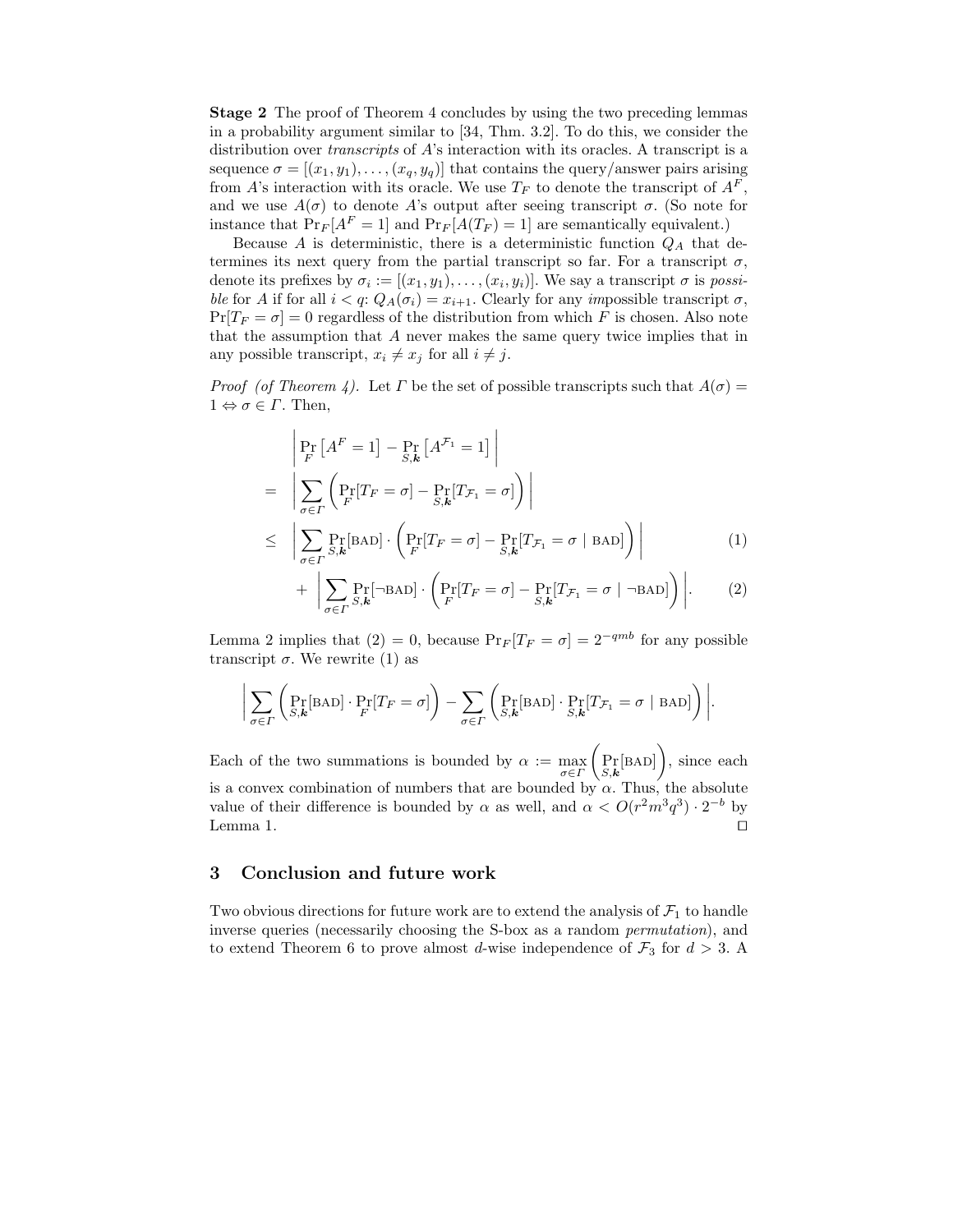more foundational question left unanswered is to understand how the degree of each output bit of an SPN (as a polynomial in the input bits) is affected by the degree of the S-box and by the "mixing" properties of the linear transformation.

Exploring other choices of the S-box besides inversion may lead to more efficient constructions, and utilizing other properties of the linear transformation besides maximal-branch-number may allow stronger proofs of security. This could potentially give a (plausibly secure) SPN computable by circuits of size  $O(n)$ . Recall from §1 that a PRF computable with size  $O(n)$  and with security 2 <sup>n</sup> would bring the Natural Proofs barrier to the current frontier of lower bounds against unbounded-depth circuits.

Abstracting from the SPN structure, one may arrive to the following paradigm for constructing PRF: alternate the application of (1) an error-correcting code and (2) a bundle-wise application of any local map that has high degree over GF(2) and resists attacks corresponding to linear and differential cryptanalysis. This viewpoint may lead to a PRF candidate computable in  $ACC^0$ , since for  $(1)$ one just needs parity gates, while, say, taking parities of suitable mod 3 maps one should get a map that satisfies (2). However a good choice for this latter map is not clear to us at this moment.

We believe a good candidate PRF should be the simplest candidate that resists known attacks. As noted in [10], some of the choices in the design of AES are not motivated by any known attack, but are there as a safeguard (for example, one can reduce the number of rounds and still no attack is known). While this is comprehensible when having to choose a standard that is difficult to change or when deploying a system that is to be widely used, one can argue that a better way for the research community to proceed is to put forth the simplest candidate PRF, possibly break it, and iterate until hopefully converging to a secure PRF. We view this paper as a step in this direction.

Acknowledgments. We thank Guevara Noubir for helpful discussions, and Salil Vadhan for mentioning AES. We also thank the anonymous referees for very helpful feedback, including pointing us to [26].

#### References

- 1. Aaronson, S., Wigderson, A.: Algebrization: a new barrier in complexity theory. In: 40th ACM Symp. on the Theory of Computing (STOC). (2008) 731–740
- 2. Allender, E., Koucký, M.: Amplifying lower bounds by means of self-reducibility. J. of the ACM 57(3) (2010)
- 3. Alon, N., Goldreich, O., Håstad, J., Peralta, R.: Simple constructions of almost  $k$ wise independent random variables. Random Structures & Algorithms 3(3) (1992) 289–304
- 4. Baker, T., Gill, J., Solovay, R.: Relativizations of the P=?NP question. SIAM J. Comput. 4(4) (1975) 431–442
- 5. Bazzi, L.M.J.: Polylogarithmic independence can fool dnf formulas. SIAM J. Comput. 38(6) (2009) 2220–2272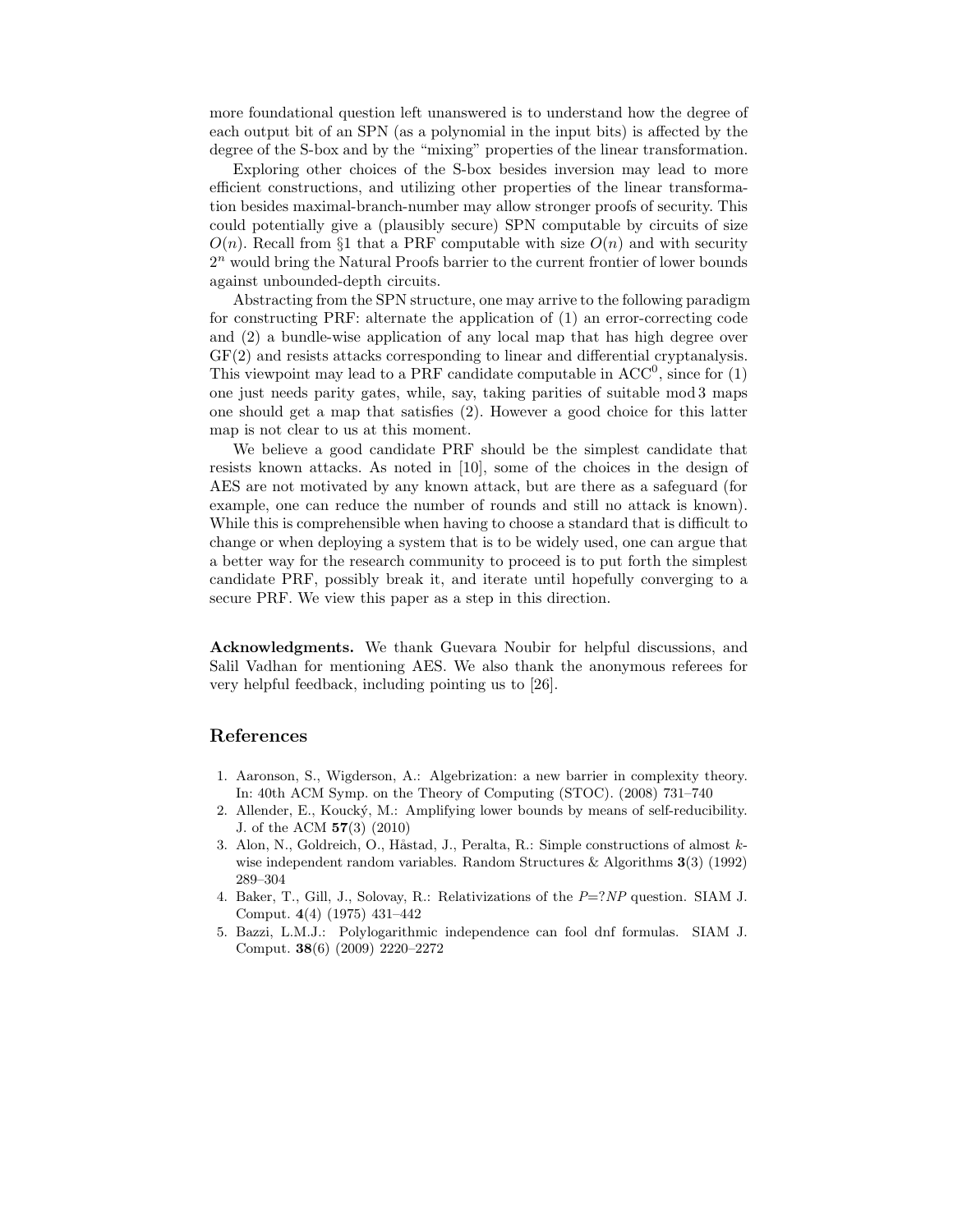- 6. Biham, E., Shamir, A.: Differential cryptanalysis of DES-like cryptosystems. Journal of Cryptology 4(1) (1991) 3–72
- 7. Braverman, M.: Poly-logarithmic independence fools  $AC^0$  circuits. In: 24th IEEE Conf. on Computational Complexity (CCC), IEEE (2009)
- 8. Brodsky, A., Hoory, S.: Simple permutations mix even better. Random Struct. Algorithms 32(3) (2008) 274–289
- 9. Cho, H.S., Sung, S.H., Kwon, D., Lee, J.K., Song, J.H., Lim, J.: New method for bounding the maximum differential probability for SPNs and ARIA. In: ICISC. (2004) 21–32
- 10. Daemen, J., Rijmen, V.: The Design of Rijndael: AES The Advanced Encryption Standard. Springer Verlag (2002)
- 11. Even, S., Mansour, Y.: A construction of a cipher from a single pseudorandom permutation. J. Cryptology 10(3) (1997) 151–162
- 12. Gao, S., von zur Gathen, J., Panario, D., Shoup, V.: Algorithms for exponentiation in finite fields. J. Symb. Comput. 29(6) (2000) 879–889
- 13. Gauravaram, P., Knudsen, L.R., Matusiewicz, K., Mendel, F., Rechberger, C., Schläffer, M., ren S. Thomsen, S.: Grøstl: a SHA-3 candidate (2011) http://www.groestl.info.
- 14. Gentry, C., Ramzan, Z.: Eliminating Random Permutation Oracles in the Even-Mansour Cipher. In: ASIACRYPT. (2004) 32–47
- 15. Gerasoulis, A.: A fast algorithm for the multiplication of generalized Hilbert matrices with vectors. Mathematics of Computation 50 (1988) 179–188
- 16. Goldreich, O.: Foundations of Cryptography: Volume 1, Basic Tools. Cambridge University Press (2001)
- 17. Goldreich, O., Goldwasser, S., Micali, S.: How to construct random functions. J. of the ACM 33(4) (October 1986) 792–807
- 18. Goldreich, O., Levin, L.: A hard-core predicate for all one-way functions. In: 21st ACM Symp. on the Theory of Computing (STOC). (1989) 25–32
- 19. Gowers, W.: An almost m-wise independent random permutation of the cube. Combinatorics, Probability and Computing 5(2) (1996) 119–130
- 20. Haitner, I., Reingold, O., Vadhan, S.P.: Efficiency improvements in constructing pseudorandom generators from one-way functions. In: 42nd ACM ACM Symp. on the Theory of Computing (STOC). (2010) 437–446
- 21. Håstad, J., Impagliazzo, R., Levin, L.A., Luby, M.: A pseudorandom generator from any one-way function. SIAM J. Comput. 28(4) (1999) 1364–1396
- 22. Healy, A., Viola, E.: Constant-depth circuits for arithmetic in finite fields of characteristic two. In: 23rd Symp. on Theoretical Aspects of Computer Science (STACS), Springer (2006) 672–683
- 23. Hesse, W., Allender, E., Barrington, D.A.M.: Uniform constant-depth threshold circuits for division and iterated multiplication. J. Comput. System Sci. 65(4) (2002) 695–716 Special issue on complexity, 2001 (Chicago, IL).
- 24. Hoory, S., Magen, A., Myers, S., Rackoff, C.: Simple permutations mix well. Theor. Comput. Sci. 348(2-3) (2005) 251–261
- 25. Jakobsen, T., Knudsen, L.: Attacks on block ciphers of low algebraic degree. Journal of Cryptology 14 (2001) 197–210
- 26. Kang, J.S., Hong, S., Lee, S., Yi, O., Park, C., Lim, J.: Practical and provable security against differential and linear cryptanalysis for substitution-permutation networks. ETRI Journal 23(4) (2001) 158–167
- 27. Keliher, L., Meijer, H., Tavares, S.E.: New method for upper bounding the maximum average linear hull probability for SPNs. In: EUROCRYPT. (2001) 420–436